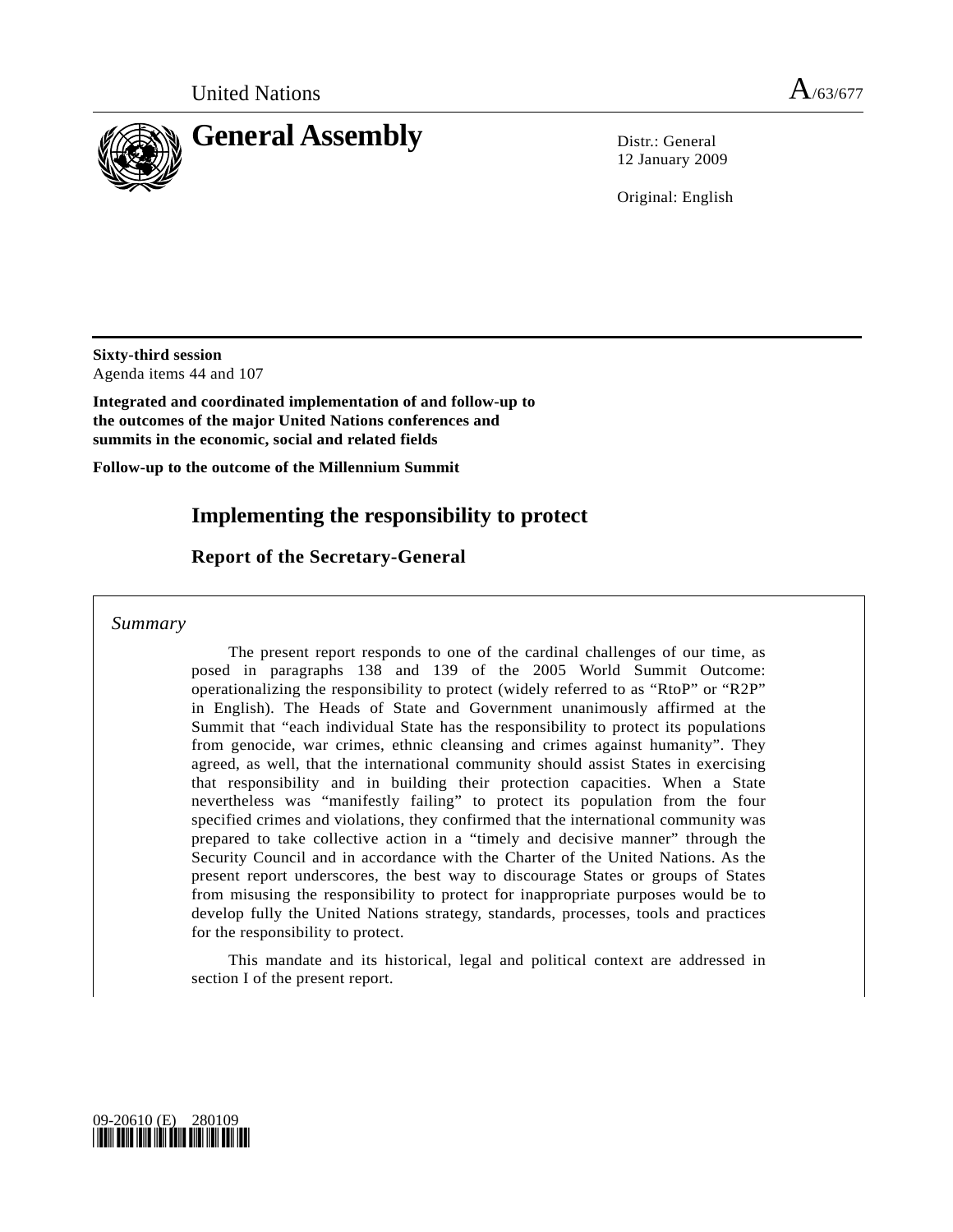A three-pillar strategy is then outlined for advancing the agenda mandated by the Heads of State and Government at the Summit, as follows: Pillar one

The protection responsibilities of the State (sect. II)

 Pillar two International assistance and capacity-building (sect. III)

 Pillar three Timely and decisive response (sect. IV)

The strategy stresses the value of prevention and, when it fails, of early and flexible response tailored to the specific circumstances of each case. There is no set sequence to be followed from one pillar to another, nor is it assumed that one is more important than another. Like any other edifice, the structure of the responsibility to protect relies on the equal size, strength and viability of each of its supporting pillars. The report also provides examples of policies and practices that are contributing, or could contribute, to the advancement of goals relating to the responsibility to protect under each of the pillars.

 The way forward is addressed in section V. In particular, five points are set out in paragraph 71 that the General Assembly may wish to consider as part of its "continuing consideration" mandate under paragraph 139 of the Summit Outcome. Some preliminary ideas on early warning and assessment, as called for in paragraph 138 of the Summit Outcome, are set out in the annex.

 Policy ideas that were proposed during the consultation process and that may merit further consideration by Member States over time appear in bold type, although the Secretary-General does not request the General Assembly to take specific action on them at this point.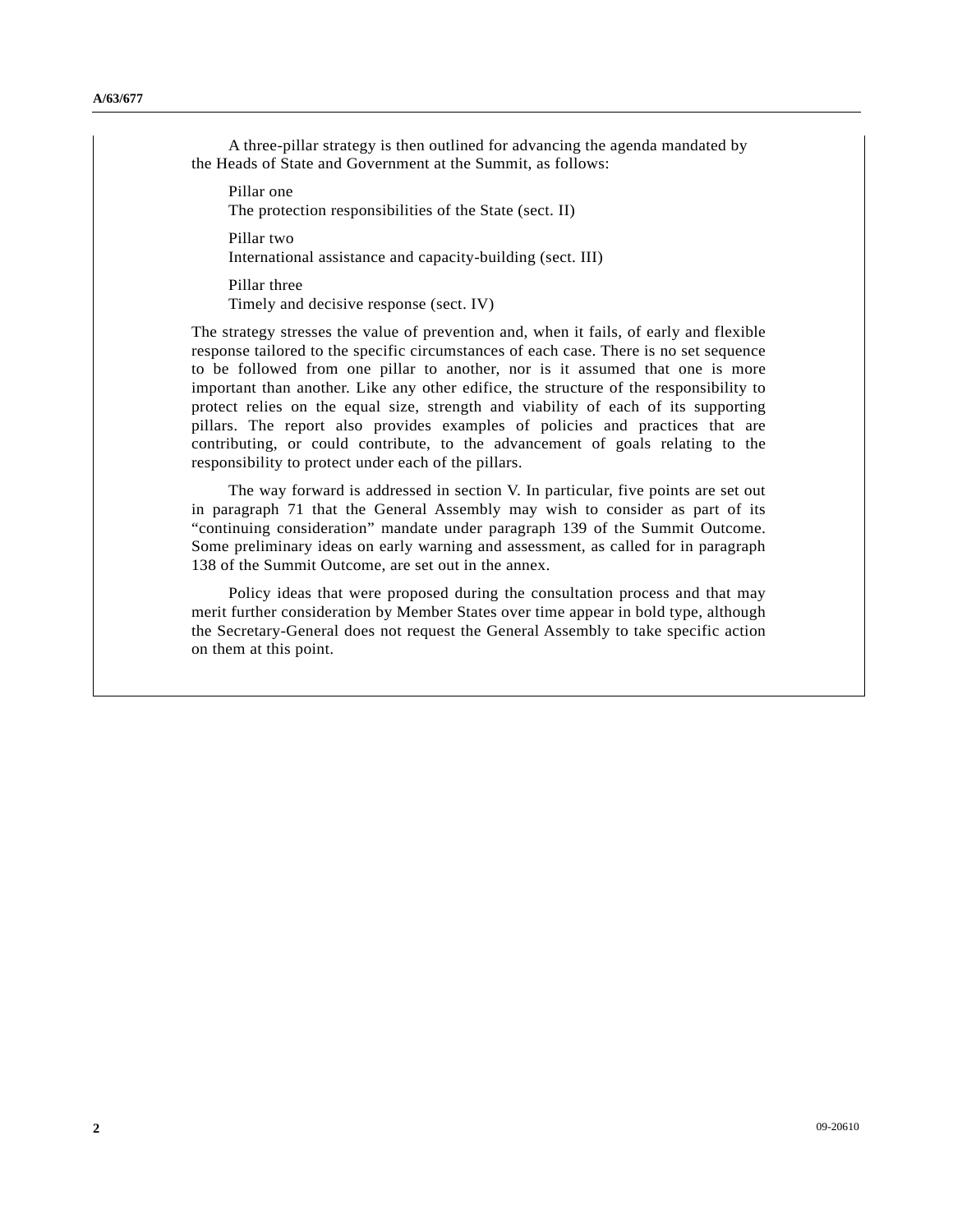# Contents

|       |                  | Page            |
|-------|------------------|-----------------|
|       |                  | $\overline{4}$  |
| H.    | Pillar one       | $\overline{10}$ |
| III.  | Pillar two       |                 |
|       | IV. Pillar three | 22              |
| V.    |                  | 28              |
| Annex |                  |                 |
|       |                  | 31              |
|       |                  |                 |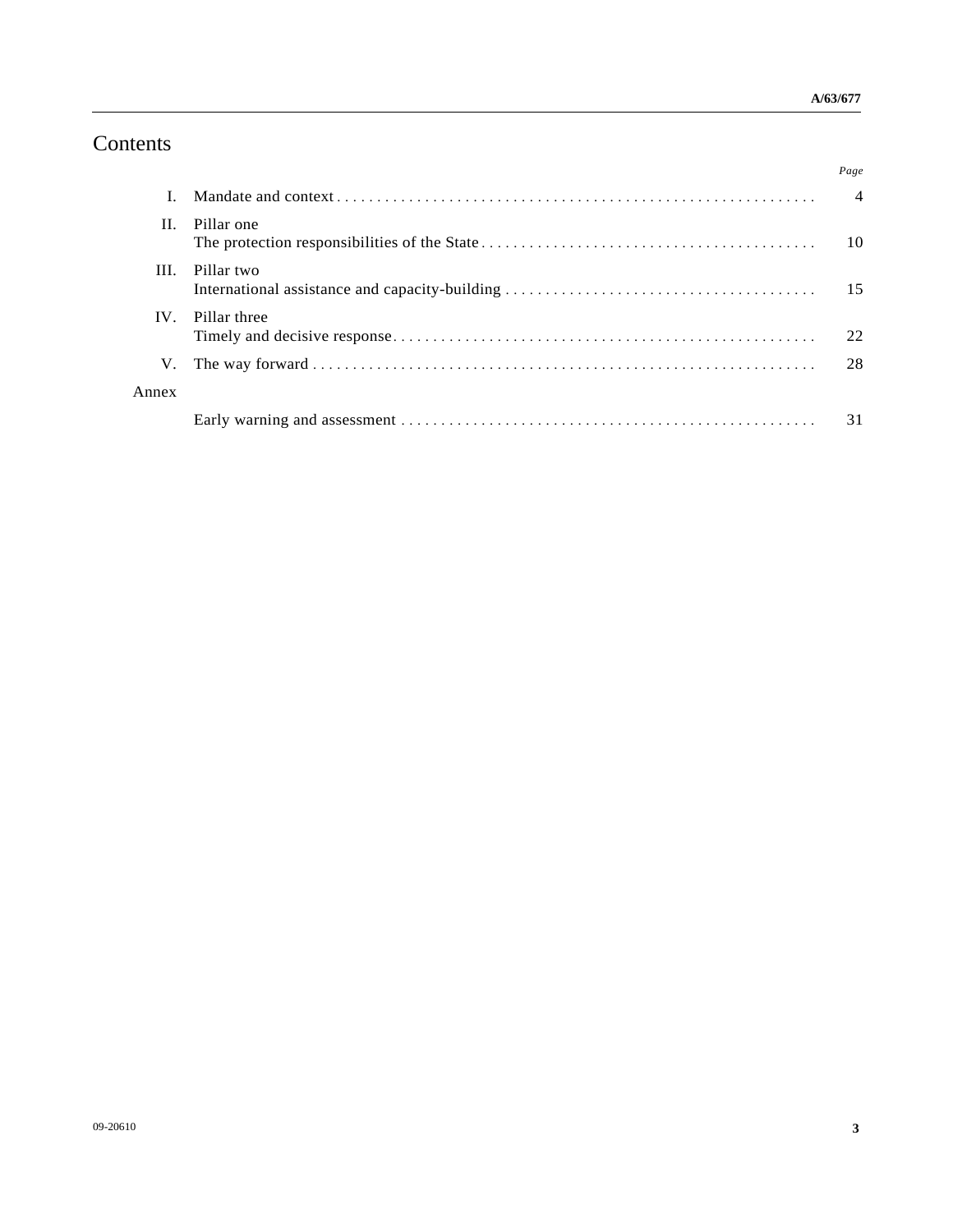## **I. Mandate and context**

1. The mandate for the present report derives from the following three paragraphs of the 2005 World Summit Outcome:

 "138. Each individual State has the responsibility to protect its populations from genocide, war crimes, ethnic cleansing and crimes against humanity. This responsibility entails the prevention of such crimes, including their incitement, through appropriate and necessary means. We accept that responsibility and will act in accordance with it. The international community should, as appropriate, encourage and help States to exercise this responsibility and support the United Nations in establishing an early warning capability.

 "139. The international community, through the United Nations, also has the responsibility to use appropriate diplomatic, humanitarian and other peaceful means, in accordance with Chapters VI and VIII of the Charter, to help to protect populations from genocide, war crimes, ethnic cleansing and crimes against humanity. In this context, we are prepared to take collective action, in a timely and decisive manner, through the Security Council, in accordance with the Charter, including Chapter VII, on a case-by-case basis and in cooperation with relevant regional organizations as appropriate, should peaceful means be inadequate and national authorities are manifestly failing to protect their populations from genocide, war crimes, ethnic cleansing and crimes against humanity. We stress the need for the General Assembly to continue consideration of the responsibility to protect populations from genocide, war crimes, ethnic cleansing and crimes against humanity and its implications, bearing in mind the principles of the Charter and international law. We also intend to commit ourselves, as necessary and appropriate, to helping States build capacity to protect their populations from genocide, war crimes, ethnic cleansing and crimes against humanity and to assisting those which are under stress before crises and conflicts break out.

 "140. We fully support the mission of the Special Adviser of the Secretary-General on the Prevention of Genocide."

The General Assembly adopted the Summit Outcome in its resolution 60/1. In paragraph 4 of its resolution 1674 (2006) on the protection of civilians in armed conflict, the Security Council reaffirmed the provisions of paragraphs 138 and 139 of the Summit Outcome regarding the responsibility to protect populations from genocide, war crimes, ethnic cleansing and crimes against humanity. In the second preambular paragraph of its resolution 1706 (2006) on the crisis in Darfur, the Council recalled its earlier reaffirmation of those provisions.

2. Based on existing international law, agreed at the highest level and endorsed by both the General Assembly and the Security Council, the provisions of paragraphs 138 and 139 of the Summit Outcome define the authoritative framework within which Member States, regional arrangements and the United Nations system and its partners can seek to give a doctrinal, policy and institutional life to the responsibility to protect (widely referred to as "RtoP" or "R2P" in English). The task ahead is not to reinterpret or renegotiate the conclusions of the World Summit but to find ways of implementing its decisions in a fully faithful and consistent manner. The present report, in offering some initial thoughts in that regard, aims to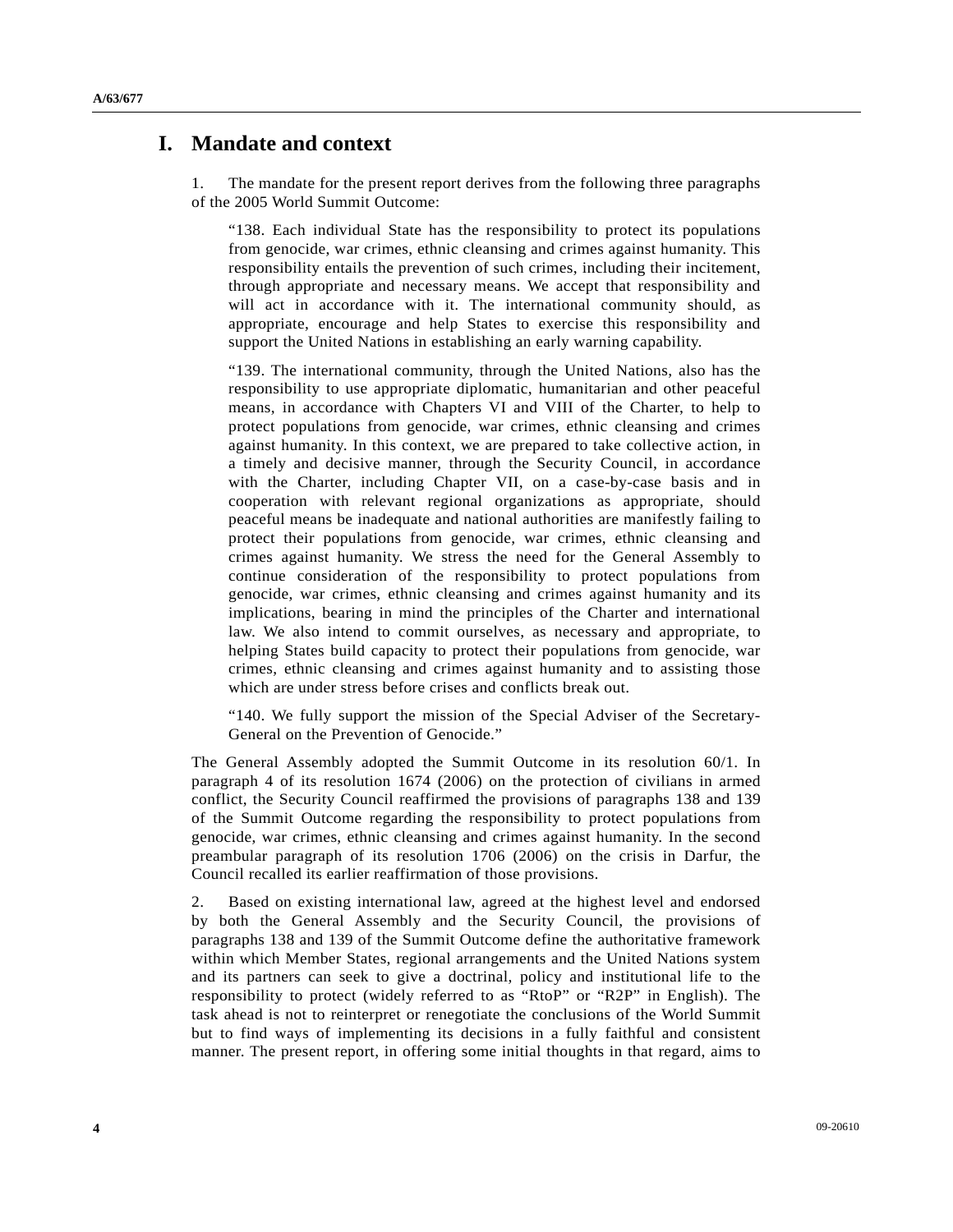contribute to a continuing dialogue among Member States, with support from the United Nations Secretariat, on the responsibility to protect.

3. It should be underscored that the provisions of paragraphs 138 and 139 of the Summit Outcome are firmly anchored in well-established principles of international law. Under conventional and customary international law, States have obligations to prevent and punish genocide, war crimes and crimes against humanity. Ethnic cleansing is not a crime in its own right under international law, but acts of ethnic cleansing may constitute one of the other three crimes. The Summit's enunciation of the responsibility to protect was not intended to detract in any way from the much broader range of obligations existing under international humanitarian law, international human rights law, refugee law and international criminal law. It should also be emphasized that actions under paragraphs 138 and 139 of the Summit Outcome are to be undertaken only in conformity with the provisions, purposes and principles of the Charter of the United Nations. In that regard, the responsibility to protect does not alter, indeed it reinforces, the legal obligations of Member States to refrain from the use of force except in conformity with the Charter.

4. The 2005 World Summit was one of the largest gatherings of Heads of State and Government in history. As expected, there were intense and contentious deliberations on a number of issues, including on the responsibility to protect. On some important issues, such as disarmament and the proliferation of weapons of mass destruction, it proved impossible to find consensus language. It is therefore a tribute both to the determination and foresight of the assembled world leaders and to their shared understanding of the urgency of the issue that they were able to agree on such detailed provisions regarding the responsibility to protect. Their determination to move the responsibility to protect from promise to practice reflects both painful historical lessons and the evolution of legal standards and political imperatives.

5. The twentieth century was marred by the Holocaust, the killing fields of Cambodia, the genocide in Rwanda and the mass killings in Srebrenica, the latter two under the watch of the Security Council and United Nations peacekeepers. Genocide, war crimes, ethnic cleansing and crimes against humanity: the brutal legacy of the twentieth century speaks bitterly and graphically of the profound failure of individual States to live up to their most basic and compelling responsibilities, as well as the collective inadequacies of international institutions. Those tragic events led my distinguished predecessor, Kofi Annan, and other world leaders to ask whether the United Nations and other international institutions should be exclusively focused on the security of States without regard to the safety of the people within them. Could sovereignty, the essential building block of the nation-State era and of the United Nations itself, they queried, be misused as a shield behind which mass violence could be inflicted on populations with impunity? How deeply and irreparably had the legitimacy and credibility of the United Nations and its partners been damaged by such revelations? Could we not find the will and the capacity in the new century to do better?

6. Before responding, we should note that the worst human tragedies of the past century were not confined to any particular part of the world. They occurred in the North and in the South, in poor, medium-income and relatively affluent countries. Sometimes they were linked to ongoing conflicts but quite often — including in some of the worst cases — they were not. In retrospect, three factors stand out.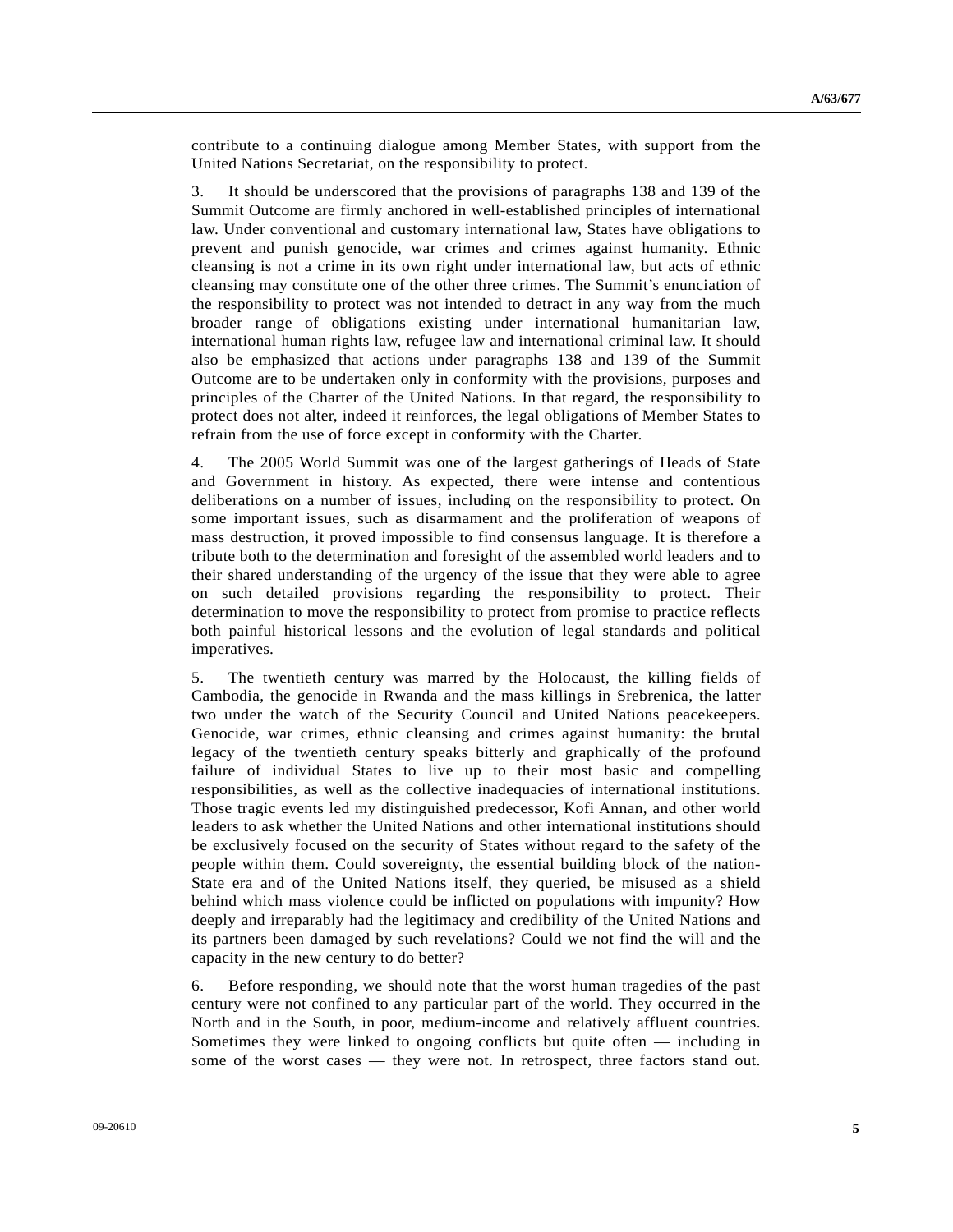First, in each case there were warning signs. Violence of this magnitude takes planning and preparation, as well as a contributing political, social and economic context. Second, the signals of trouble ahead were, time and again, ignored, set aside or minimized by high-level national and international decision makers with competing political agendas. Third, at times the United Nations — its intergovernmental organs and its Secretariat — failed to do its part. Citing a "lack of resources and political commitment" (see S/1999/1257, enclosure, sect. I), the Independent Inquiry into the actions of the United Nations during the 1994 genocide in Rwanda, commissioned by then Secretary-General Annan, concluded in its report that "the United Nations failed the people of Rwanda during the genocide in 1994" (see S/1999/1257, enclosure, sect. III.18). The report of the Secretary-General on the fall of Srebrenica, while also underscoring "the gulf between mandate and means", went on to question "the pervasive ambivalence within the United Nations regarding the role of force in the pursuit of peace" and "an institutional ideology of impartiality even when confronted with attempted genocide" (see A/54/549, para. 505). A prime lesson of Srebrenica, the Secretary-General noted, was that "the United Nations global commitment to ending conflict does not preclude moral judgments, but makes them necessary" (see A/54/549, para. 506). Nine years after those sobering reports, many of their institutional recommendations, including on early warning, analysis and training, have not been fully implemented, despite efforts to improve the prevention capacities of the Organization. The United Nations and its Member States remain underprepared to meet their most fundamental prevention and protection responsibilities. We can, and must, do better. Humanity expects it and history demands it.

7. Part of the problem has been conceptual and doctrinal: how we understand the issue and the policy alternatives. Two distinct approaches emerged during the final years of the twentieth century. Humanitarian intervention posed a false choice between two extremes: either standing by in the face of mounting civilian deaths or deploying coercive military force to protect the vulnerable and threatened populations. Member States have been understandably reluctant to choose between those unpalatable alternatives. Meanwhile, Francis Deng, at that time the Representative of the Secretary-General on internally displaced persons, and his colleagues had been refining a conceptually distinct approach centred on the notion of "sovereignty as responsibility".[1](#page-5-0) They underscored that sovereignty entailed enduring obligations towards one's people, as well as certain international privileges. The State, by fulfilling fundamental protection obligations and respecting core human rights, would have far less reason to be concerned about unwelcome intervention from abroad.

8. Neither concerns about sovereignty nor the understanding that sovereignty implies responsibility are confined to one part of the world.[2](#page-5-1) The evolution of thinking and practice in Africa in that regard has been especially impressive. While the Organization of African Unity emphasized non-intervention, its successor, the African Union, has stressed non-indifference. In 2000, five years before the 2005

<span id="page-5-1"></span><span id="page-5-0"></span>**\_\_\_\_\_\_\_\_\_\_\_\_\_\_\_\_\_\_** 

<sup>1</sup> Francis M. Deng et al., *Sovereignty as Responsibility: Conflict Management in Africa* (Washington, D.C.: Brookings Institution Press, 1996).

<sup>2</sup> See, for instance, Edward C. Luck, "The responsible sovereign and the responsibility to protect", in Joachim W. Müller and Karl P. Sauvant, eds., *Annual Review of United Nations Affairs* (Oxford: Oxford University Press, 2008); and Edward C. Luck, "Sovereignty, choice, and the responsibility to protect", *Global Responsibility to Protect*, vol. 1, No. 1 (January 2009).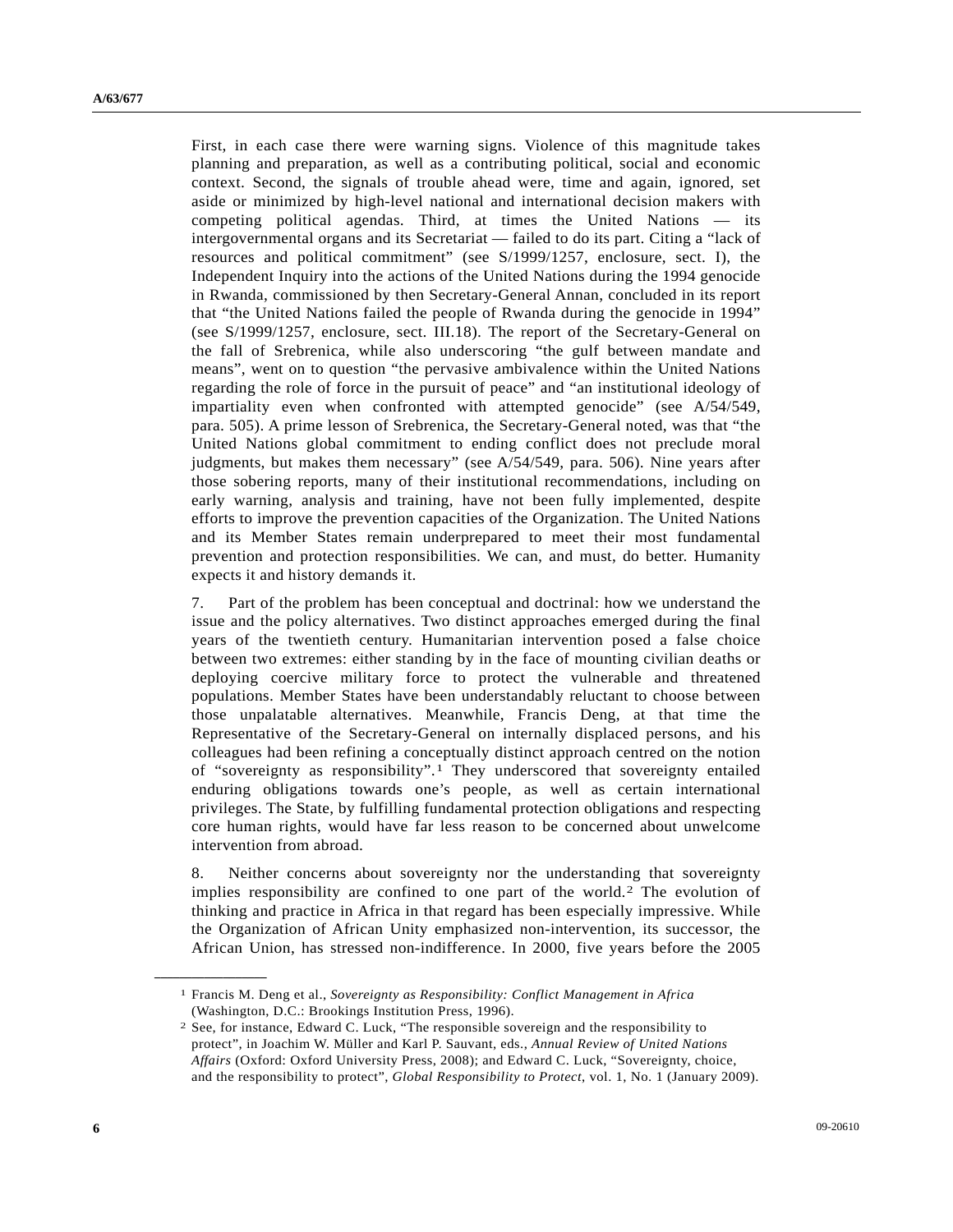World Summit endorsed the responsibility to protect, the Constitutive Act of the African Union provided, in article 4 (h), for "the right of the Union to intervene in a Member State pursuant to a decision of the Assembly in respect to grave circumstances, namely: war crimes, genocide, and crimes against humanity". It made a clear distinction between Member States, which were not to interfere "in the internal affairs of another" (article 4 (g)), and the Union, which could do so in response to the three "grave circumstances" noted above. As concluded by the Independent Inquiry into the actions of the United Nations during the 1994 Rwanda genocide (see S/1999/1257, enclosure, sect. IV.1), the Convention on the Prevention and Punishment of the Crime of Genocide had long since imposed "the responsibility to act". [3](#page-6-0) 

9. Concerns about how to respond to such conscience-shocking events, and better yet to prevent them in the first place, were not confined to Africa or the global South. In 2000, Canada convened an independent International Commission on Intervention and State Sovereignty, co-chaired by Gareth Evans of Australia and Mohamed Sahnoun of Algeria. According to the Commission, "external military intervention for humanitarian protection purposes has been controversial both when it has happened — as in Somalia, Bosnia and Herzegovina and Kosovo — and when it has failed to happen, as in Rwanda".[4](#page-6-1) The geographically diverse Commission, however, came to understand that protection was neither primarily a military matter nor essentially a contest between State and individual sovereignty. Coining the phrase "responsibility to protect", the Commission identified a responsibility to prevent, a responsibility to react and a responsibility to rebuild, posing a continuum of graduated policy instruments across that spectrum. Although it addressed the proper authority and rules for the use of force, the report of the Commission highlighted the advantages of prevention through encouraging States to meet their core protection responsibilities. A number of the Commission's key recommendations were included in the conclusions of the High-level Panel on Threats, Challenges and Change convened in 2004 by then Secretary-General Kofi Annan (see A/59/565 and Corr.1) and in his subsequent report entitled "In larger freedom: towards development, security and human rights for all" (A/59/2005). These reports, in turn, provided material for consideration at the 2005 World Summit.

10. While the approach to the responsibility to protect described in the present report draws from the above-mentioned history in important ways, it has been defined by the provisions of paragraphs 138 and 139 of the Summit Outcome as follows:

 (a) As the assembled Heads of State and Government made absolutely clear, the responsibility to protect is an ally of sovereignty, not an adversary. It grows from the positive and affirmative notion of sovereignty as responsibility, rather than from the narrower idea of humanitarian intervention. By helping States to meet their core protection responsibilities, the responsibility to protect seeks to strengthen

<span id="page-6-1"></span><span id="page-6-0"></span>**\_\_\_\_\_\_\_\_\_\_\_\_\_\_\_\_\_\_** 

<sup>3</sup> General Assembly resolution 260 A (III), annex. 4 See Report of the International Commission on Intervention and State Sovereignty, *The Responsibility to Protect* (Ottawa: International Development Research Centre, 2001), p. vii. For an insider account of the work of the Commission and the ideas that shaped it, see Gareth Evans, *The Responsibility to Protect: Ending Mass Atrocity Crimes Once and for All* (Washington, D.C.: Brookings Institution Press, 2008). See also Alex J. Bellamy, *A Responsibility to Protect: the Global Effort to End Mass Atrocities* (Cambridge: Polity Press, 2009).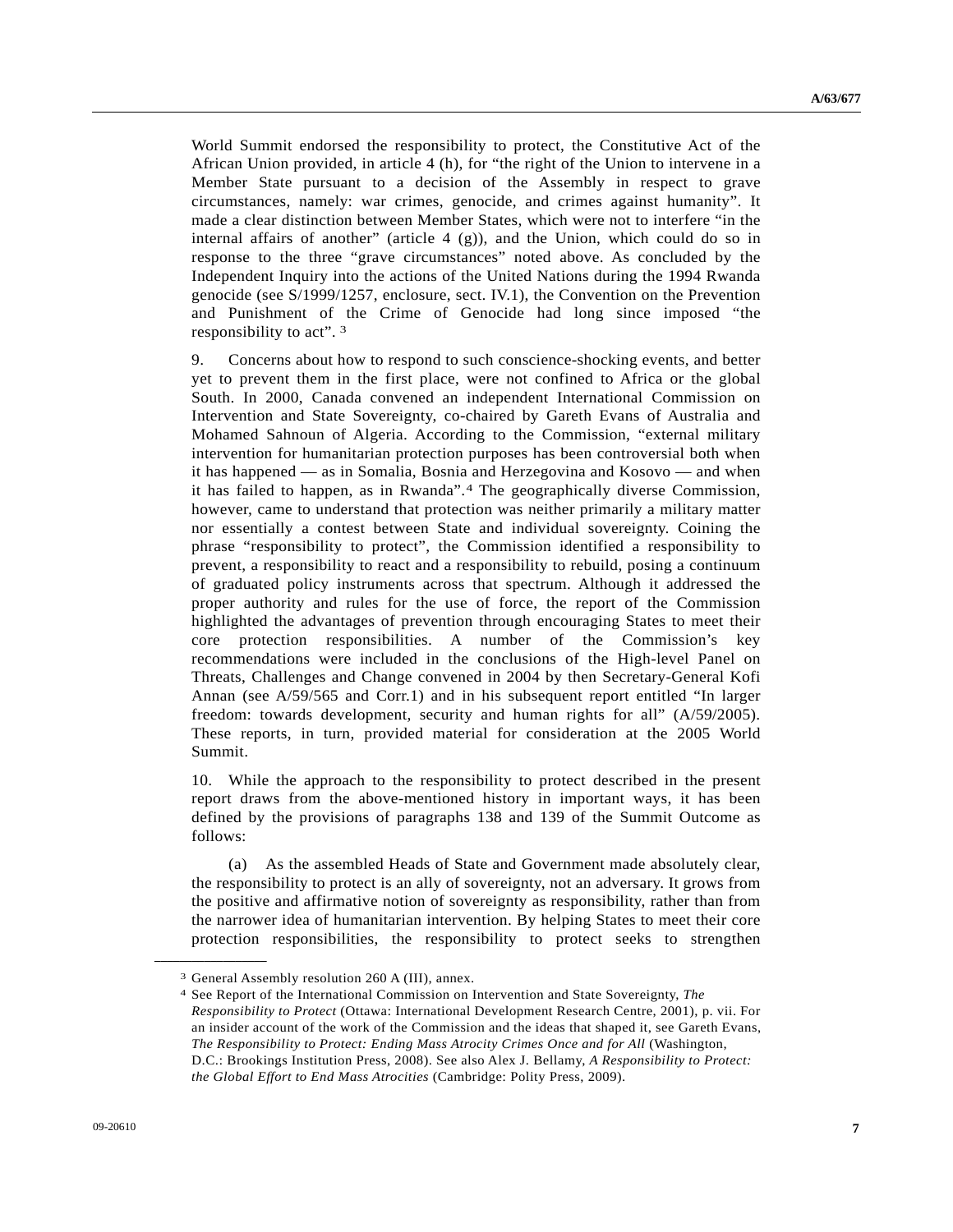sovereignty, not weaken it. It seeks to help States to succeed, not just to react when they fail;

 (b) The responsibility to protect applies, until Member States decide otherwise, only to the four specified crimes and violations: genocide, war crimes, ethnic cleansing and crimes against humanity. To try to extend it to cover other calamities, such as HIV/AIDS, climate change or the response to natural disasters, would undermine the 2005 consensus and stretch the concept beyond recognition or operational utility;

 (c) While the scope should be kept narrow, the response ought to be deep, employing the wide array of prevention and protection instruments available to Member States, the United Nations system, regional and subregional organizations and their civil society partners. To that end, in paragraph 138 of the Summit Outcome, States were called on to use "appropriate and necessary means" to prevent such crimes and their incitement, and the international community was called on to "encourage and help" States to exercise their responsibility and to "support the United Nations in establishing an early warning capability". In paragraph 139 of the Summit Outcome, reference is made both to "appropriate diplomatic, humanitarian and peaceful means" under Chapters VI and VIII of the Charter and to "collective action" under Chapter VII. Our approach to the responsibility to protect should therefore be both narrow and deep;

 (d) The Summit recognized that early warning and assessment was a necessary, though hardly sufficient, ingredient for successful preventive and protective action by Member States, through the United Nations. As asserted in paragraph 138 of the Summit Outcome, the international community should "support the United Nations in establishing an early warning capability". This would require: (i) the timely flow to United Nations decision makers of accurate, authoritative, reliable and relevant information about the incitement, preparation or perpetration of the four specified crimes and violations; (ii) the capacity for the United Nations Secretariat to assess that information and to understand the patterns of events properly within the context of local conditions; and (iii) ready access to the office of the Secretary-General. Too often, the alarm bells were not sounded at all or they failed to command attention or spur effective action at senior political ranks, whether in the Secretariat or in intergovernmental bodies (see S/1999/1257 and A/54/549). But a pattern of false alarms or, worse, selective reporting could also damage the credibility of the Organization. It is therefore important that early warning and assessment be effected fairly, prudently and professionally, without political interference or double standards.

11. The provisions of paragraphs 138 and 139 of the Summit Outcome suggest that the responsibility to protect rests on the following three pillars:

#### **Pillar one**

#### **The protection responsibilities of the State**

 (a) Pillar one is the enduring responsibility of the State to protect its populations, whether nationals or not, from genocide, war crimes, ethnic cleansing and crimes against humanity, and from their incitement. The latter, I would underscore, is critical to effective and timely prevention strategies. The declaration by the Heads of State and Government in paragraph 138 of the Summit Outcome that "we accept that responsibility and will act in accordance with it" is the bedrock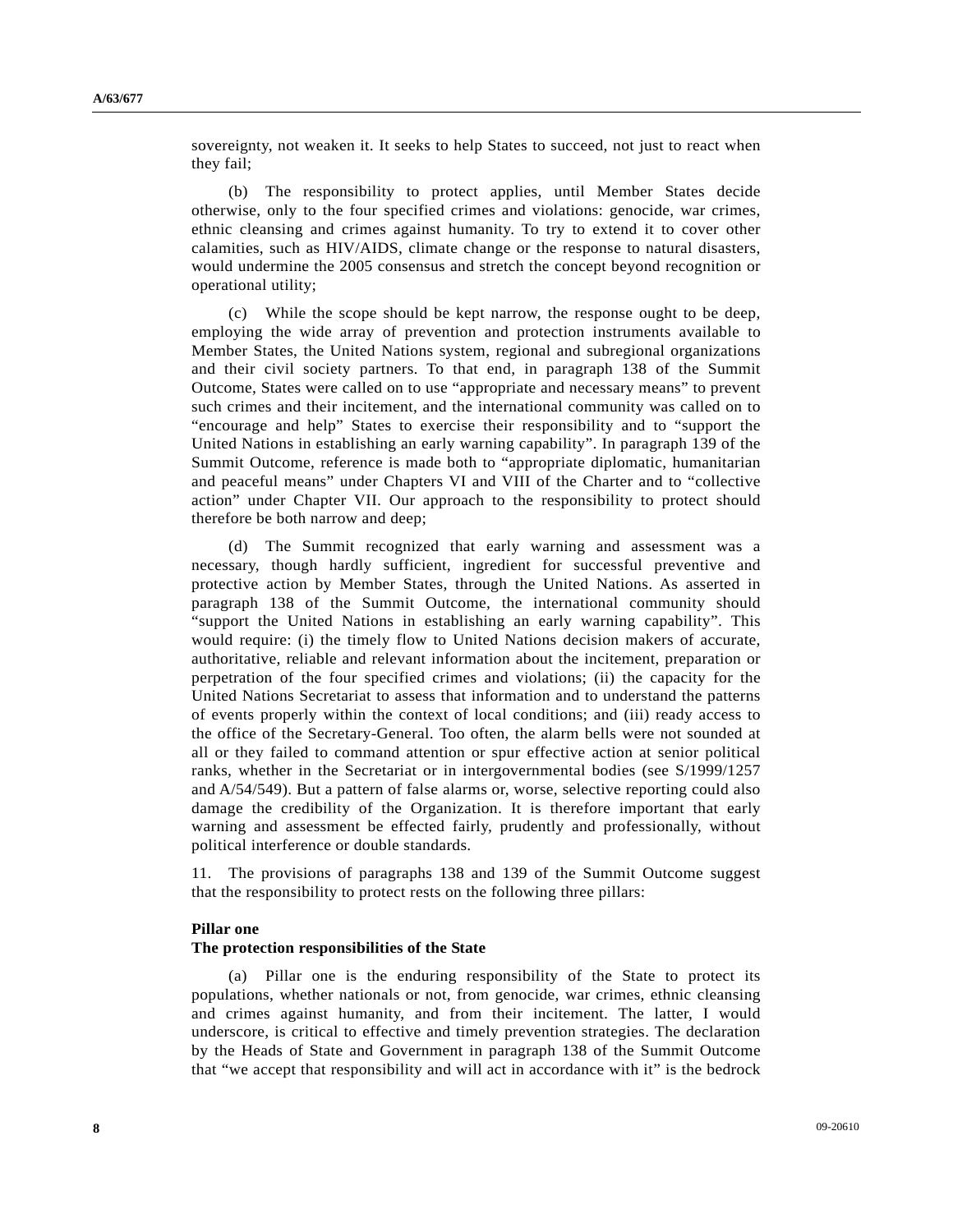of the responsibility to protect. That responsibility, they affirmed, lies first and foremost with the State. The responsibility derives both from the nature of State sovereignty and from the pre-existing and continuing legal obligations of States, not just from the relatively recent enunciation and acceptance of the responsibility to protect;

#### **Pillar two International assistance and capacity-building**

 (b) Pillar two is the commitment of the international community to assist States in meeting those obligations. It seeks to draw on the cooperation of Member States, regional and subregional arrangements, civil society and the private sector, as well as on the institutional strengths and comparative advantages of the United Nations system. Too often ignored by pundits and policymakers alike, pillar two is critical to forging a policy, procedure and practice that can be consistently applied and widely supported. Prevention, building on pillars one and two, is a key ingredient for a successful strategy for the responsibility to protect;

# **Pillar three**

## **Timely and decisive response**

 (c) Pillar three is the responsibility of Member States to respond collectively in a timely and decisive manner when a State is manifestly failing to provide such protection. Though widely discussed, pillar three is generally understood too narrowly. As demonstrated by the successful bilateral, regional and global efforts to avoid further bloodshed in early 2008 following the disputed election in Kenya, if the international community acts early enough, the choice need not be a stark one between doing nothing or using force. A reasoned, calibrated and timely response could involve any of the broad range of tools available to the United Nations and its partners. These would include pacific measures under Chapter VI of the Charter, coercive ones under Chapter VII and/or collaboration with regional and subregional arrangements under Chapter VIII. The process of determining the best course of action, as well as of implementing it, must fully respect the provisions, principles and purposes of the Charter. In accordance with the Charter, measures under Chapter VII must be authorized by the Security Council. The General Assembly may exercise a range of related functions under Articles 10 to 14, as well as under the "Uniting for peace" process set out in its resolution 377 (V). Chapters VI and VIII specify a wide range of pacific measures that have traditionally been carried out either by intergovernmental organs or by the Secretary-General. Either way, the key to success lies in an early and flexible response, tailored to the specific needs of each situation.

12. If the three supporting pillars were of unequal length, the edifice of the responsibility to protect could become unstable, leaning precariously in one direction or another. Similarly, unless all three pillars are strong the edifice could implode and collapse. All three must be ready to be utilized at any point, as there is no set sequence for moving from one to another, especially in a strategy of early and flexible response. With these caveats in mind, some examples of policies and practices that are contributing, or could contribute, to meeting pillars one, two and three are set out in sections II to IV below. The way forward is considered in section V. In particular, five points are set out in paragraph 71 that the General Assembly may wish to consider in its review of the overall strategy set out in the report. Some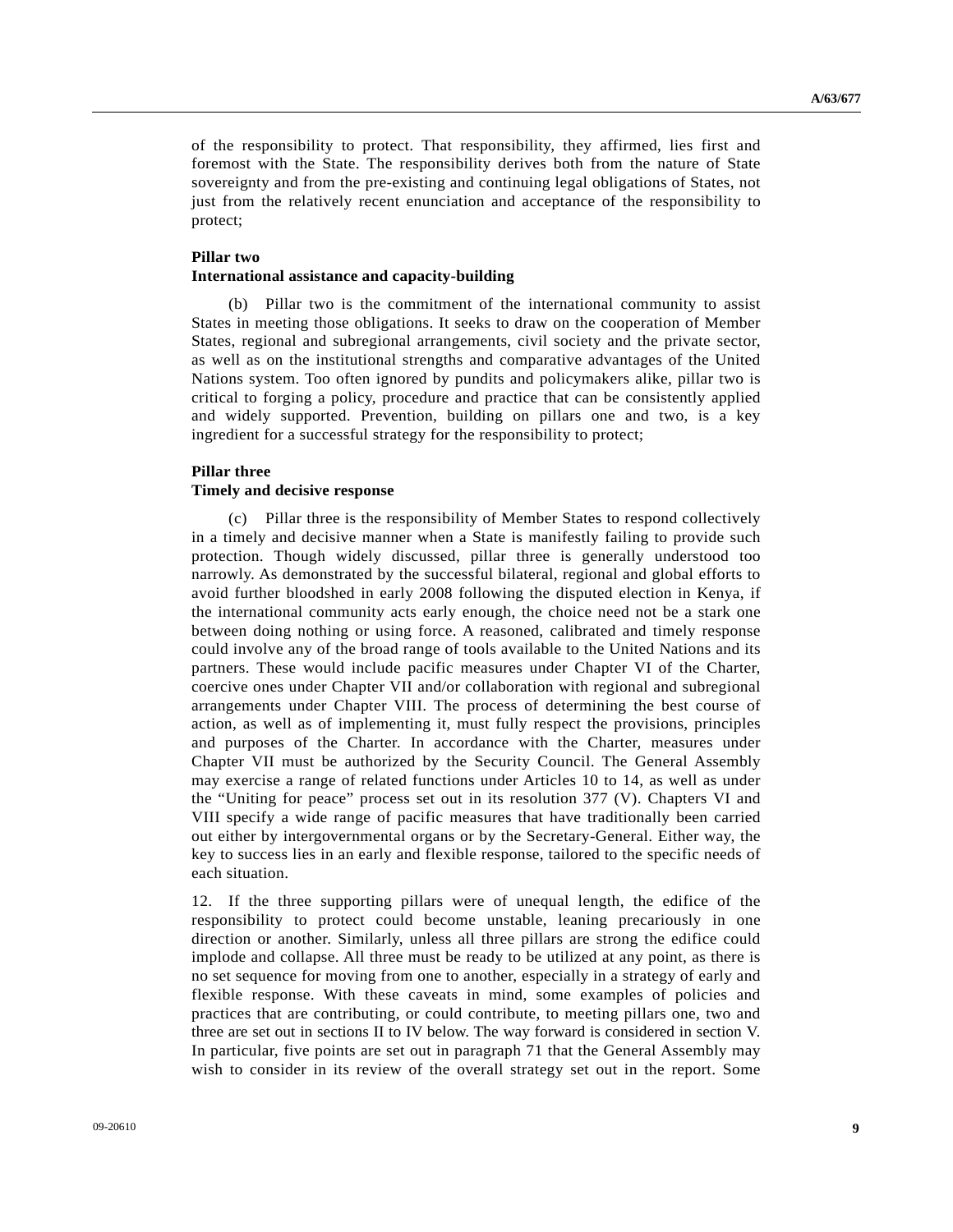initial ideas on early warning and assessment are set out in the annex. Later in 2009, I will submit to the Assembly modest proposals for implementing improvements in the early warning capability of the Organization, as called for in paragraph 138 of the Summit Outcome.

# **II. Pillar one The protection responsibilities of the State**

13. The first three sentences of paragraph 138 of the Summit Outcome capture unambiguously the underlying principle of the responsibility to protect:

 "Each individual State has the responsibility to protect its populations from genocide, war crimes, ethnic cleansing and crimes against humanity. This responsibility entails the prevention of such crimes, including their incitement, through appropriate and necessary means. We accept that responsibility and will act in accordance with it."

This solemn pledge, undertaken at the Summit level and subsequently adopted by the General Assembly and reaffirmed by the Security Council, is remarkable for its clarity, simplicity, and lack of qualifications or caveats. The peoples of the world fully expect each and every Member State to live up to this commitment at all times because this first pillar of the responsibility to protect, which rests on long-standing obligations under international law, is absolutely essential if the responsibility to protect is to move from the realm of rhetoric to the realm of doctrine, policy and action. When a State is unable to fully meet this responsibility, because of capacity deficits or lack of territorial control, the international community should be prepared to support and assist the State in meeting this core responsibility as needed under pillar two (see sect. III below). The State, however, remains the bedrock of the responsibility to protect, the purpose of which is to build responsible sovereignty, not to undermine it.

14. The responsibility to protect, first and foremost, is a matter of State responsibility, because prevention begins at home and the protection of populations is a defining attribute of sovereignty and statehood in the twenty-first century. Through the wording of paragraph 138 of the Summit Outcome, the assembled Heads of State and Government confirmed these two fundamental truths. They recognized that the international community can at best play a supplemental role. In this area of policy, as in so many others, the United Nations depends on the strength and determination of its sovereign Member States. In an increasingly interdependent and globalized world, they, in turn, need to move from identity-based politics to the effective management, even encouragement, of diversity through the principle of non-discrimination and the equal enjoyment of rights. Responsible sovereignty is based on the politics of inclusion, not exclusion. This entails the building of institutions, capacities and practices for the constructive management of the tensions so often associated with the uneven growth or rapidly changing circumstances that appear to benefit some groups more than others.

15. These principles hold across political and economic systems because this is a matter of values and practice, regardless of a country's level of economic development. No single part of the world has a monopoly on good ideas or successful practices in this regard. **More research and analysis are needed on why**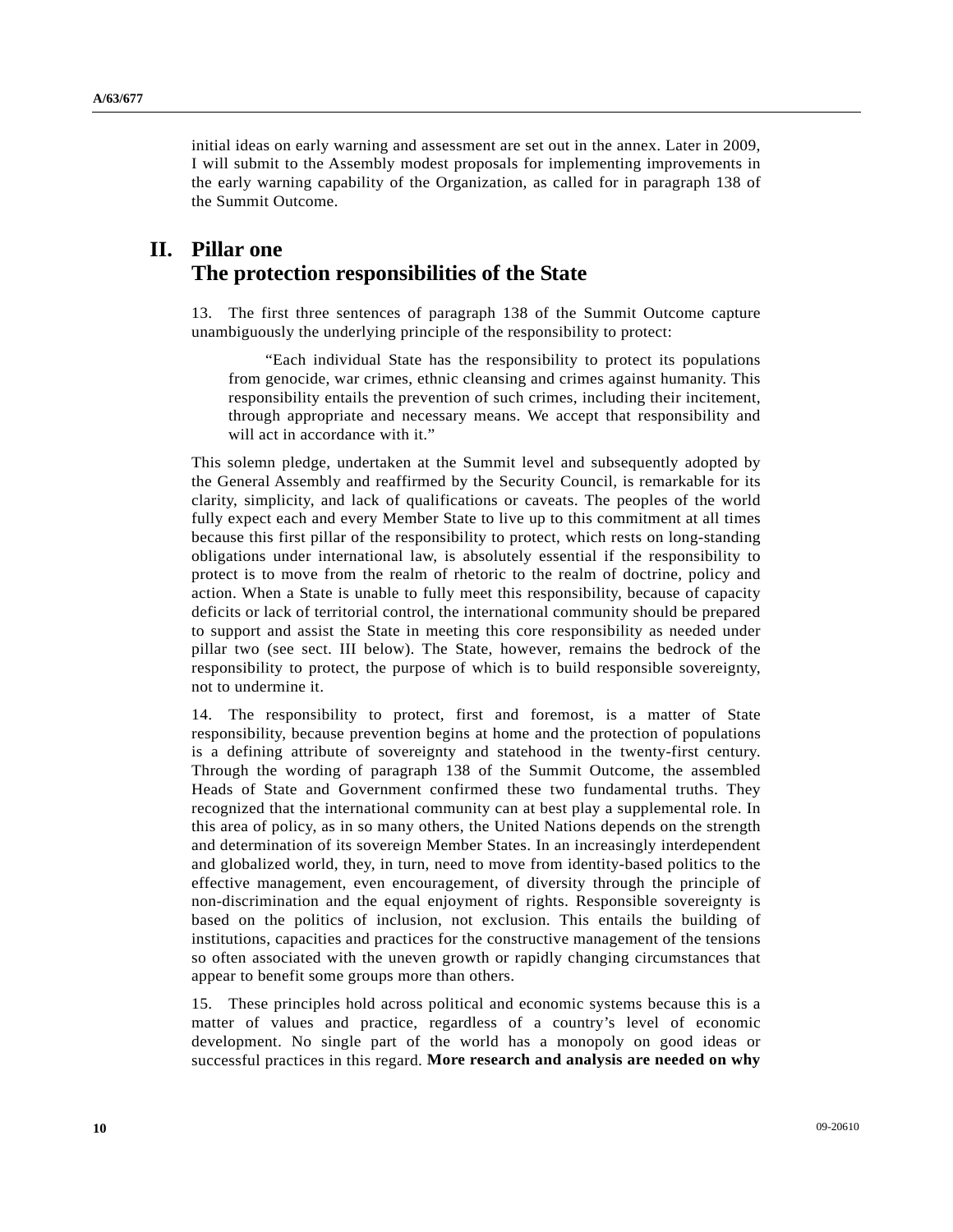**one society plunges into mass violence while its neighbours remain relatively stable, and on why it has been so difficult to stem widespread and systematic sexual violence in some places.** But it is evident that States that handle their internal diversity well, foster respect among disparate groups, and have effective mechanisms for handling domestic disputes and protecting the rights of women, youth and minorities are unlikely to follow such a destructive path.

16. Respect for human rights, therefore, is an essential element of responsible sovereignty. Having marked the sixtieth anniversary of the Universal Declaration of Human Rights<sup>5</sup> and of the Convention on the Prevention and Punishment of the Crime of Genocide, Member States may wish to review what more they could do, individually and collectively, to implement their obligations under human rights law and to cooperate with the United Nations human rights mechanisms. States could help to advance the prevention and protection goals relating to the responsibility to protect by working domestically and internationally to advance the broad and vital mandate of the United Nations High Commissioner for Human Rights, as prescribed in General Assembly resolution 48/141 as well as those of the Human Rights Council, the special rapporteurs and the human rights treaty bodies.[6](#page-10-1) **States could also assist the Human Rights Council in sharpening its focus as a forum for considering ways to encourage States to meet their obligations relating to the responsibility to protect and to monitor, on a universal and apolitical basis, their performance in this regard. To that end, the Council's universal periodic review mechanism could be an important instrument for advancing human rights and, indirectly, goals relating to the responsibility to protect.**

17. **States should become parties to the relevant international instruments on human rights, international humanitarian law and refugee law, as well as to the Rome Statute of the International Criminal Court.**[7](#page-10-2) **But this is just a first step towards full implementation in practice.** These core international standards need to be faithfully embodied in national legislation, so that the four specified crimes and violations and their incitement are criminalized under domestic law and practice. Different segments of society need to be afforded equal access to justice and to judicial redress for violations of their fundamental rights, as part of an overall effort to strengthen the rule of law. Criminal laws, rules and procedures should be

<span id="page-10-1"></span><span id="page-10-0"></span>**\_\_\_\_\_\_\_\_\_\_\_\_\_\_\_\_\_\_** 

<sup>5</sup> General Assembly resolution 217 A (III).

<sup>6</sup> The responsibilities entrusted to the United Nations High Commissioner for Human Rights, under General Assembly resolution 48/141, include "to promote and protect the effective enjoyment by all of all civil, economic, political, and social rights", "to coordinate human rights promotion and protection activities throughout the United Nations system", and "to play an active role in removing the current obstacles and in meeting the challenges to the full realization of all human rights and in preventing the continuation of human rights violations throughout the world". The High Commissioner and the Office of the United Nations High Commissioner for Human Rights provide technical assistance to States and facilitate the work of the special rapporteurs and the treaty monitoring bodies, some of which have particularly relevant mandates, such as the Special Rapporteur on extrajudicial, summary or arbitrary executions, the Special Rapporteur on torture and other cruel, inhuman or degrading treatment or punishment, the Human Rights Committee and the Committee on the Elimination of All Forms of Racial Discrimination. The functions of the High Commissioner facilitate use of a variety of means for the purpose of early warning, including advocacy functions and public voice, good offices, and capacity-building, and reporting to intergovernmental bodies, including the Security Council, at its request, or at the request of the Secretary-General on situations and issues of special concern.

<span id="page-10-2"></span><sup>7</sup> United Nations, *Treaty Series*, vol. 2187, No. 38544.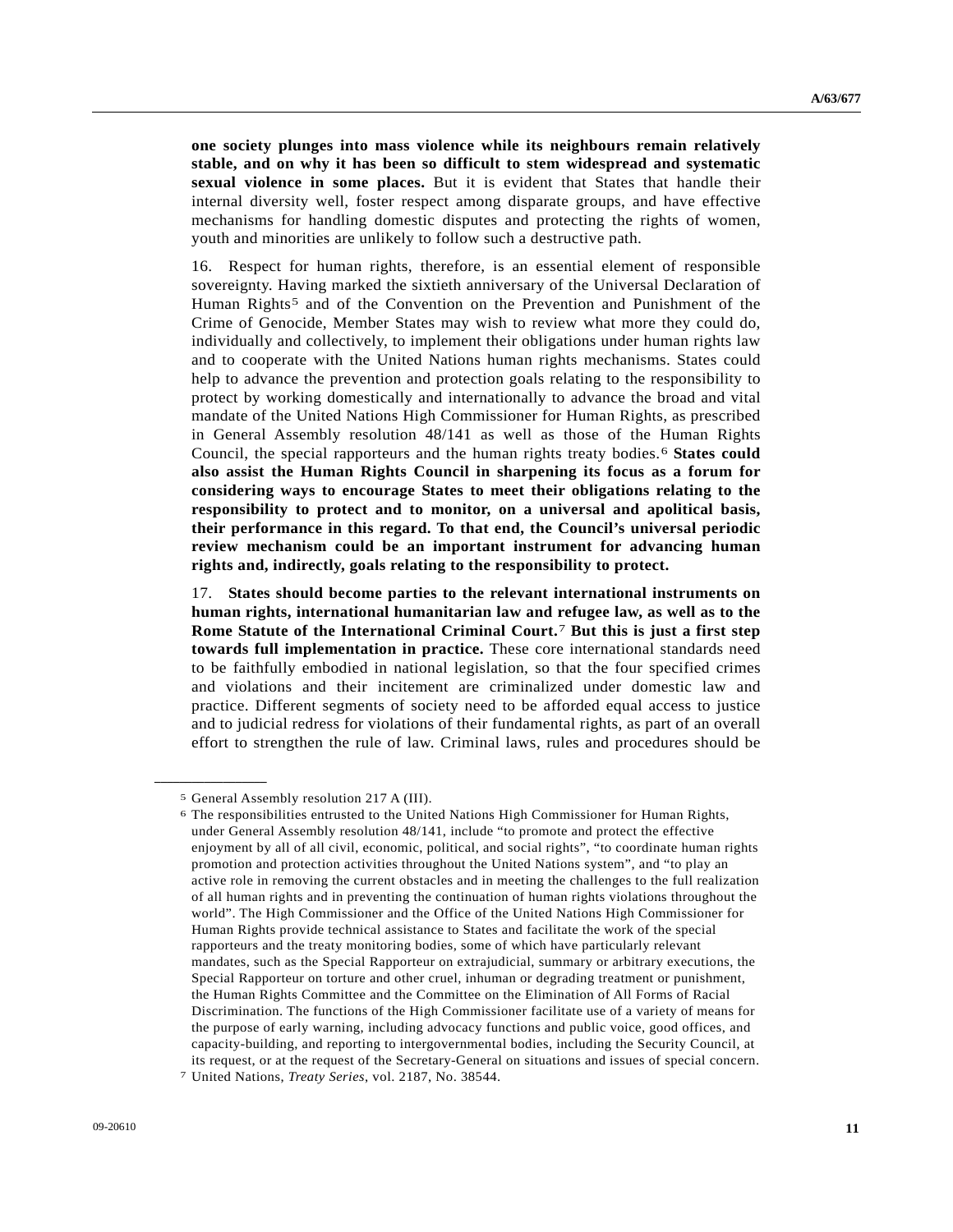designed to protect the vulnerable and the disenfranchised, while ensuring that impunity is not accepted either nationally or globally. Particular attention, in this regard, should be paid to preventing sexual and gender-based violence, prosecuting offenders, and implementing gender-responsive justice and security-sector reform measures. Those responsible for law enforcement and judicial processes should be trained in human rights, international humanitarian law and refugee law, as well as in the procedures governing the respective instruments. A lively civil society, an independent press and openness to international and domestic scrutiny can help to correct abuses of the justice system. They can also reduce the likelihood of crimes relating to the responsibility to protect being planned and carried out without a global outcry.

18. As noted above, the obligations of States that underpin pillar one are firmly embedded in pre-existing, treaty-based and customary international law. It is significant that these well-established international crimes and the obligation to punish their perpetrators are reflected in the provisions of the Rome Statute of the International Criminal Court. Focusing on individuals who commit or incite such egregious acts, including the leaders of States or armed groups, the Rome Statute seeks to develop mechanisms and processes for identifying, investigating and prosecuting those most directly responsible for crimes and violations relating to the responsibility to protect, among others. By seeking to end impunity, the International Criminal Court and the United Nations-assisted tribunals have added an essential tool for implementing the responsibility to protect, one that is already reinforcing efforts at dissuasion and deterrence.

19. **States could do more, however, to sharpen the tools for ending impunity. According to the complementarity principle of the Rome Statute, national judicial processes are the first line of defence against impunity. To date, there are 108 States parties to the Rome Statute, but I would encourage additional States to become parties to the Statute and thus to strengthen one of the key instruments relating to the responsibility to protect. National authorities should do their best to assist the International Criminal Court and other international tribunals in locating and apprehending individuals, at whatever level, who are accused of committing or inciting crimes and violations relating to the responsibility to protect.**

20. **Moreover, if principles relating to the responsibility to protect are to take full effect and be sustainable, they must be integrated into each culture and society without hesitation or condition, as a reflection of not only global but also local values and standards.** This should not be an impossible task since no community, society, or culture publicly and officially condones genocide, war crimes, ethnic cleansing or crimes against humanity as acceptable behaviour. On this principle, Member States are united. Although there have been lively debates about how best to implement the responsibility to protect, no Member State has argued against trying to curb abuses of such magnitude or against developing partnerships at the national, regional and global levels to achieve this.

21. Genocide and other crimes relating to the responsibility to protect do not just happen. They are, more often than not, the result of a deliberate and calculated political choice, and of the decisions and actions of political leaders who are all too ready to take advantage of existing social divisions and institutional failures. Events on the scale of the Holocaust, Cambodia in the 1970s and Rwanda in 1994 require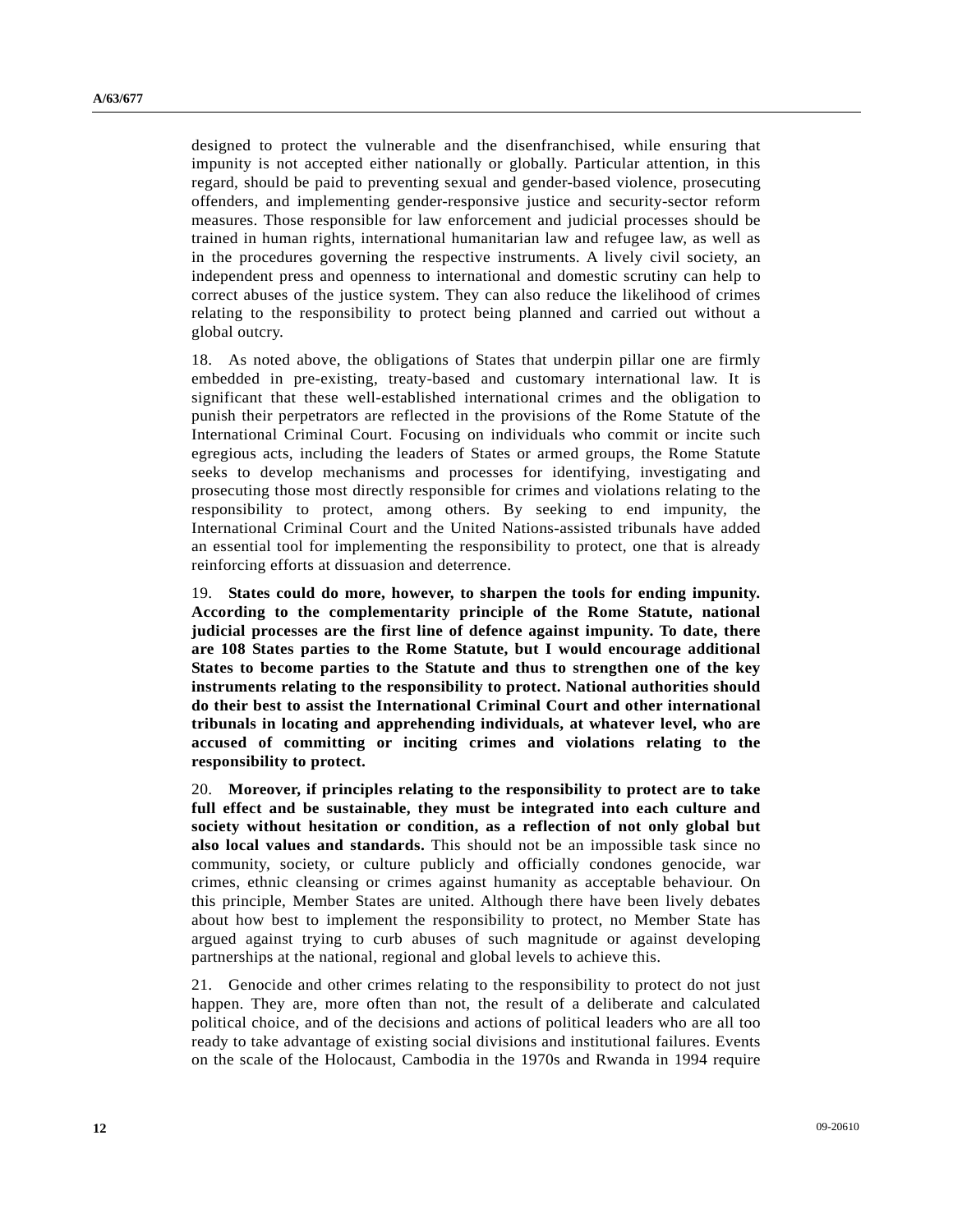planning, propaganda and the mobilization of substantial human and material resources. They are neither inevitable nor unavoidable. They require permissive conditions, both domestically and internationally. **Even relatively stable, developed and progressive societies need to ask themselves whether they are vulnerable to such events; whether the seeds of intolerance, bigotry and exclusion could take root and grow into something horrific and self-destructive; and whether their social, economic and political systems have self-correcting mechanisms in place to discourage and derail such impulses. Candid selfreflection, searching dialogue among groups and institutions, both domestically and internationally, and periodic risk assessment are needed in both fragile and seemingly healthy societies in all regions of the world. We are all at risk if we believe it could not happen to us.** 

22. As part of the process of self-reflection, States can seek, and often have sought, technical assistance from the United Nations, their neighbours, regional organizations, specialized non-governmental organizations or independent experts on the crafting of legislation or the establishment of credible monitoring groups or independent national institutions to help oversee the implementation of relevant international human rights and humanitarian standards. The Office of the United Nations High Commissioner for Human Rights has made a sustained effort to introduce training programmes on human rights reporting, to nurture national human rights institutions and to encourage the independence of those institutions from Governments. Currently, over 150 national human rights institutions are operating around the world. **State-to-State learning processes — often neighbours helping neighbours — have promoted the transfer of best/good practices, such as through the African Peer Review Mechanism under the New Partnership for Africa's Development or through the standards established for gaining membership in the European Union. In those and similar arrangements in other regions, consideration should be given to introducing criteria relating to the responsibility to protect into peer review mechanisms.** 

23. Countries that have suffered massive crimes and violations are, understandably, eager to create barriers to their reoccurrence. We need to learn from their mistakes, as well as from the processes of reconciliation, healing and reconstruction that so often follow. We should also learn from countries that have not experienced such traumas, in part because they have developed mechanisms for identifying and managing emerging tensions before they lead to violence. Three examples of such capacities are the Ethnic Relations Commission in Guyana, the National Peace Council in Ghana, and the Political Parties Registration Commission and comprehensive security-sector reform in Sierra Leone.

24. Training, learning and education programmes can help States to help themselves. Since 1996, the International Committee of the Red Cross has established the Advisory Service on International Humanitarian Law, which among other things has encouraged the ratification of humanitarian conventions, facilitated State-to-State learning processes, assisted the incorporation of international humanitarian standards into national law, encouraged States to set up national mechanisms on international humanitarian law, and provided educational materials on these norms and conventions. For instance, working with the Arab League, it helped to draft an Arab model law, while it assisted Bosnia and Herzegovina in developing and implementing a national law on missing persons. Similarly, the International Federation of the Red Cross has conducted the Reducing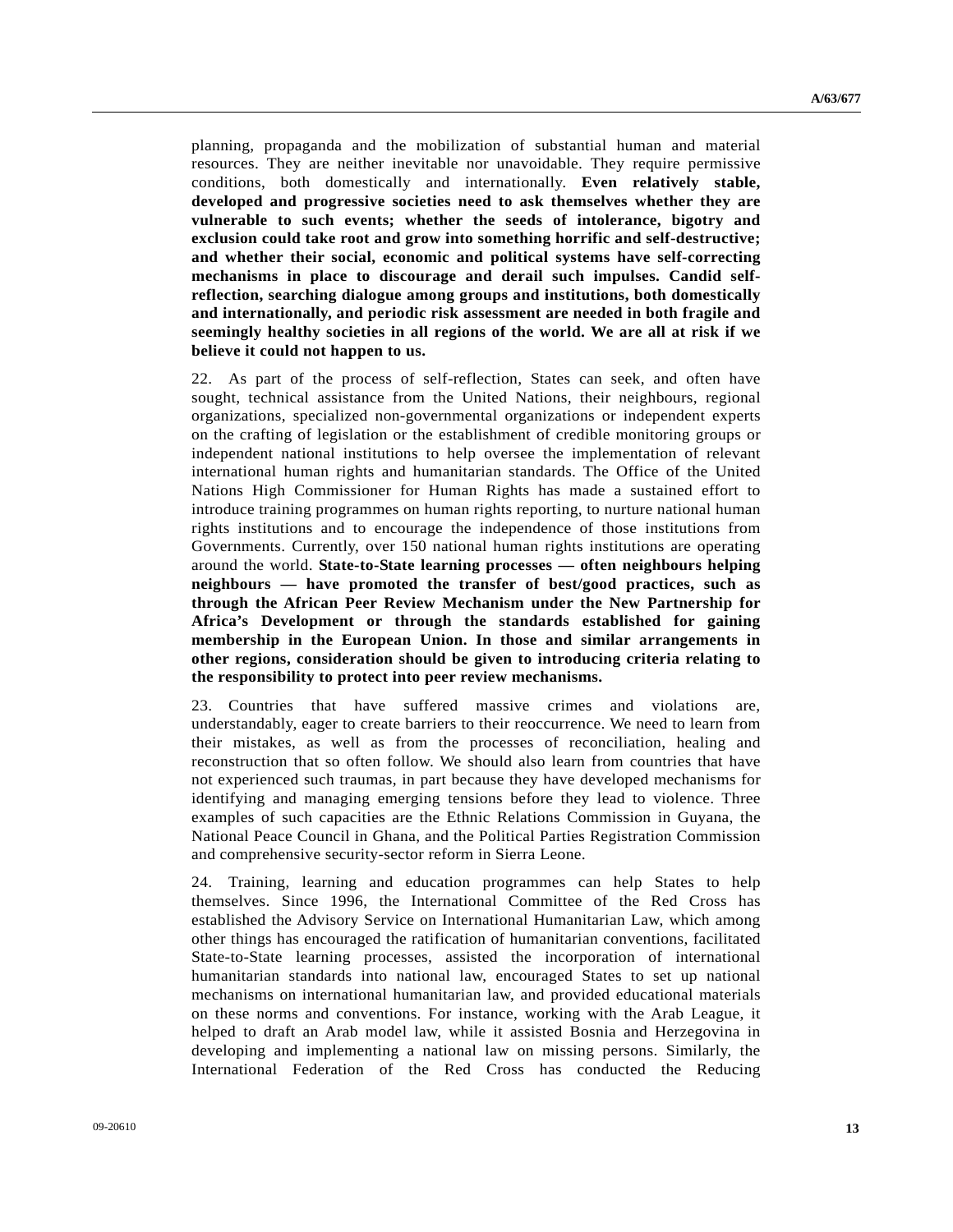Discrimination Initiative since 2001. Among its products have been guidelines for working with the Roma and other marginalized groups in Europe, assisting the most vulnerable populations in Nepal, and facilitating the rehabilitation and reintegration of children associated with armed groups in Sierra Leone, a society that has suffered horrendous crimes against humanity.

25. When aimed at critical actors in society, such as the police, soldiers, the judiciary and legislators, training can be an especially effective tool for prevention purposes. For instance, the Fund for Peace has held a series of training workshops in Uganda on its Conflict Assessment System Tool, designed to help identify early warning indicators, and the Fund expects to extend the workshops to the rest of East Africa. For its part, the Kenyan National Council of Churches has developed a monitoring and reporting system on intra-community violence in the Rift Valley and elsewhere. The Inter-Parliamentary Union and the United Nations Children's Fund (UNICEF) have collaborated on the publication *Child Protection: a Handbook for Parliamentarians*, while the Office of the United Nations High Commissioner for Human Rights has an active publications programme across the human rights spectrum. UNICEF has also worked with a number of Governments, such as Colombia, the Philippines and the Sudan, to address how their judicial systems deal with children formerly associated with armed groups and accused of serious war crimes or other large-scale violations. In Colombia, strengthening the Office of the Ombudsman has helped to address child recruitment and demobilization, genderbased violence in conflict and sexual exploitation related to conflict. The armed forces of Uganda, following United Nations guidelines, have adopted a code of conduct banning the sexual exploitation of women and girls. During the period 2000-2007, the Economic Community of West African States and Save the Children (Sweden) conducted a comprehensive training programme on children's rights and protection before, during and after conflict for the armed forces in the region. Similarly, the United Nations Development Fund for Women worked with the Rwandan Defence Force on training in gender issues and human rights while the Force was preparing its troops for participation in regional peace operations.

26. In all of the discussions of global, regional and national institutions, care should be taken not to lose sight of the individual victims and survivors of such crimes. They need to be supported and encouraged to tell their stories candidly and fully, without fear of retribution or stigmatization. In that regard, women's non-governmental organizations have often played a critical role in engaging and assisting survivors of systematic sexual violence. They deserve our full support.

27. **Similarly, one of the keys to preventing small crimes from becoming large ones, as well as to ending such affronts to human dignity altogether, is to foster individual responsibility. Even in the worst genocide, there are ordinary people who refuse to be complicit in the collective evil, who display the values, the independence and the will to say no to those who would plunge their societies into cauldrons of cruelty, injustice, hatred and violence. We need to do more to recognize their courage and to learn from their actions. States that have suffered such traumas, civil society and international organizations can facilitate the development of national and transnational networks of survivors, so that their stories and lessons can be more widely heard, thus helping to prevent their reoccurrence or repetition elsewhere.**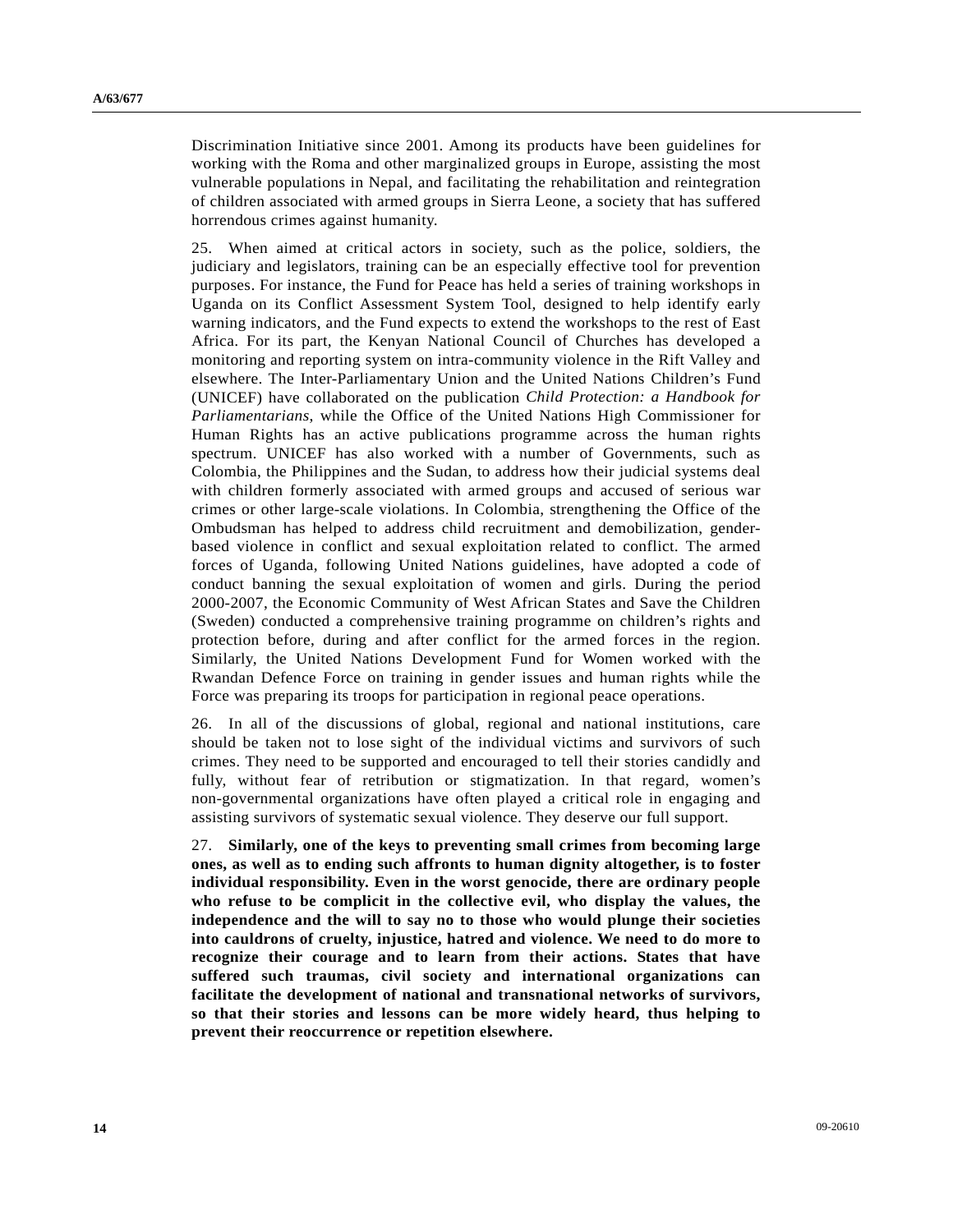# **III. Pillar two International assistance and capacity-building**

28. Paragraph 138 of the Summit Outcome asserts that "the international community should, as appropriate, encourage and help States to exercise this [responsibility to protect] responsibility". Paragraph 139 asserts that "we also intend to commit ourselves, as necessary and appropriate, to helping States build capacity to protect their populations from genocide, war crimes, ethnic cleansing and crimes against humanity and to assisting those which are under stress before crises and conflicts break out". These provisions suggest that this assistance could take one of four forms: (a) encouraging States to meet their responsibilities under pillar one (para. 138); (b) helping them to exercise this responsibility (para. 138); (c) helping them to build their capacity to protect (para. 139); and (d) assisting States "under stress before crises and conflicts break out" (para. 139). While the first form of assistance implies persuading States to do what they ought to do, the other three suggest mutual commitment and an active partnership between the international community and the State.

29. If the political leadership of the State is determined to commit crimes and violations relating to the responsibility to protect, then assistance measures under pillar two would be of little use and the international community would be better advised to begin assembling the capacity and will for a "timely and decisive" response, as stipulated under paragraph 139 of the Summit Outcome (see sect. IV below). However, when national political leadership is weak, divided or uncertain about how to proceed, lacks the capacity to protect its population effectively, or faces an armed opposition that is threatening or committing crimes and violations relating to the responsibility to protect, measures under pillar two could play a critical role in the international implementation of the responsibility to protect. In addition to persuasive measures and positive incentives, pillar two could also encompass military assistance to help beleaguered States deal with armed non-state actors threatening both the State and its population. These measures would supplement the policy tools under pillar one and complement those under pillar three because none of the pillars is designed to work in isolation from the others.

30. Encouraging States to meet their obligations relating to the responsibility to protect could entail confidential or public suasion, education, training and/or assistance. Among those well placed to contribute to such good offices and public diplomacy efforts are regional and subregional mechanisms, the United Nations High Commissioner for Human Rights, the United Nations High Commissioner for Refugees, the Emergency Relief Coordinator, the Special Adviser on the Prevention of Genocide, other special advisers, special representatives and envoys of the Secretary-General, and ranking officials of the United Nations, its development agencies and the Bretton Woods institutions. When these messages are reinforced by parallel and consistent Member State diplomacy, they will be more persuasive. Dialogue often achieves more than grandstanding, in part because it can provide parties with greater insight into each other's motivations and intentions.

31. Credibility and consistency count in such situations. Over the years, there have been too many cases in which the public diplomacy of the Secretary-General has not been matched by the willingness of Member States and the Organization's intergovernmental bodies to give concrete shape to either his promises or his warnings. There is a premium in such matters on candor and pragmatism all around,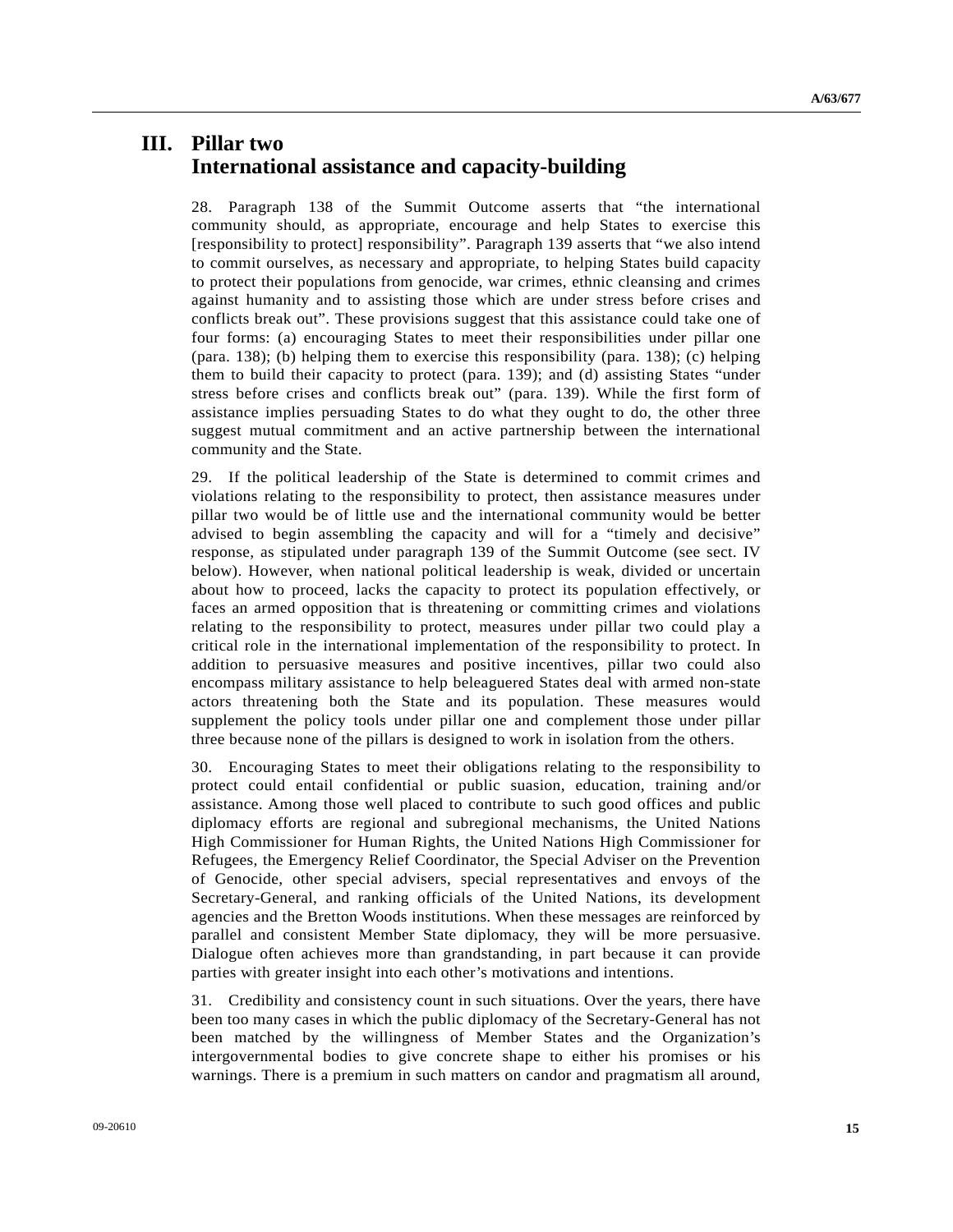given that innocent lives and the reputation of the United Nations itself are on the line.

32. **Those contemplating the incitement or perpetration of crimes and violations relating to the responsibility to protect need to be made to understand both the costs of pursuing that path and the potential benefits of seeking peaceful reconciliation and development instead.** The contrast could not be starker. The costs to a society of engaging in serious crimes and violations relating to the responsibility to protect can be immense and long-lasting, and not only for its reputation. They can include lost foreign investment, capital flight, reductions in aid and tourism and, for some, losing a place at the table as a member of the international community in good standing. Development efforts can be set back for decades by such traumatic and divisive events. On the other hand, as discussed below, donors should be encouraged to support countries and programmes that seek to enhance the prevention and protection of populations from crimes and violations relating to the responsibility to protect. The difference between the two paths can amount to the choice between national potential preserved or destroyed.

33. Encouragement can also be expressed through dialogue, education and training on human rights and humanitarian standards and norms. For example, an innovative framework established by the Security Council in the context of its resolution 1612 (2005) has permitted high-level dialogue by the Special Representative of the Secretary-General for Children and Armed Conflict and UNICEF on child protection issues. This has led to the release of all children associated with armed groups in Côte d'Ivoire and to reductions in the use of children by parties to the conflicts in Southern Sudan and Sri Lanka. Similarly, the advocacy of the Office of the United Nations High Commissioner for Human Rights (OHCHR), as well as that of various special rapporteurs, has led to the establishment of truth commissions and other transitional justice and accountability mechanisms around the world. These have helped societies not only to address past human rights violations but also to elaborate national agendas for institutional reform. To encourage movement on stalled peace processes, the United Nations Development Programme (UNDP) has supported the efforts of the Woodrow Wilson Center to build leadership capacity in Burundi and the eastern Democratic Republic of the Congo.

34. In its resolutions 1612 (2005) and 1820 (2008), the Security Council underscored that rape and other forms of sexual violence could constitute war crimes, crimes against humanity or constitutive acts with respect to genocide. In its resolution 1820 (2008), the Council recognized that widespread and systematic sexual violence was a security problem that should be monitored by the Council. Systematic sexual violence, without a doubt, can be every bit as destructive to communities as more conventional weapons.

35. The United Nations and its partners have undertaken a range of efforts in recent years to help States exercise their responsibility to protect. With a field presence in some 50 countries, OHCHR has become a global resource for assisting countries in observing their human rights obligations, as well as for monitoring, advocacy and education. Working with Governments and national non-governmental organizations, OHCHR representatives work to strengthen protection capacities, alleviate social tensions and contribute to conflict prevention. The analysis and recommendations produced by the country missions of the special procedures of the Human Rights Council can provide a basis for capacity-building, the alleviation of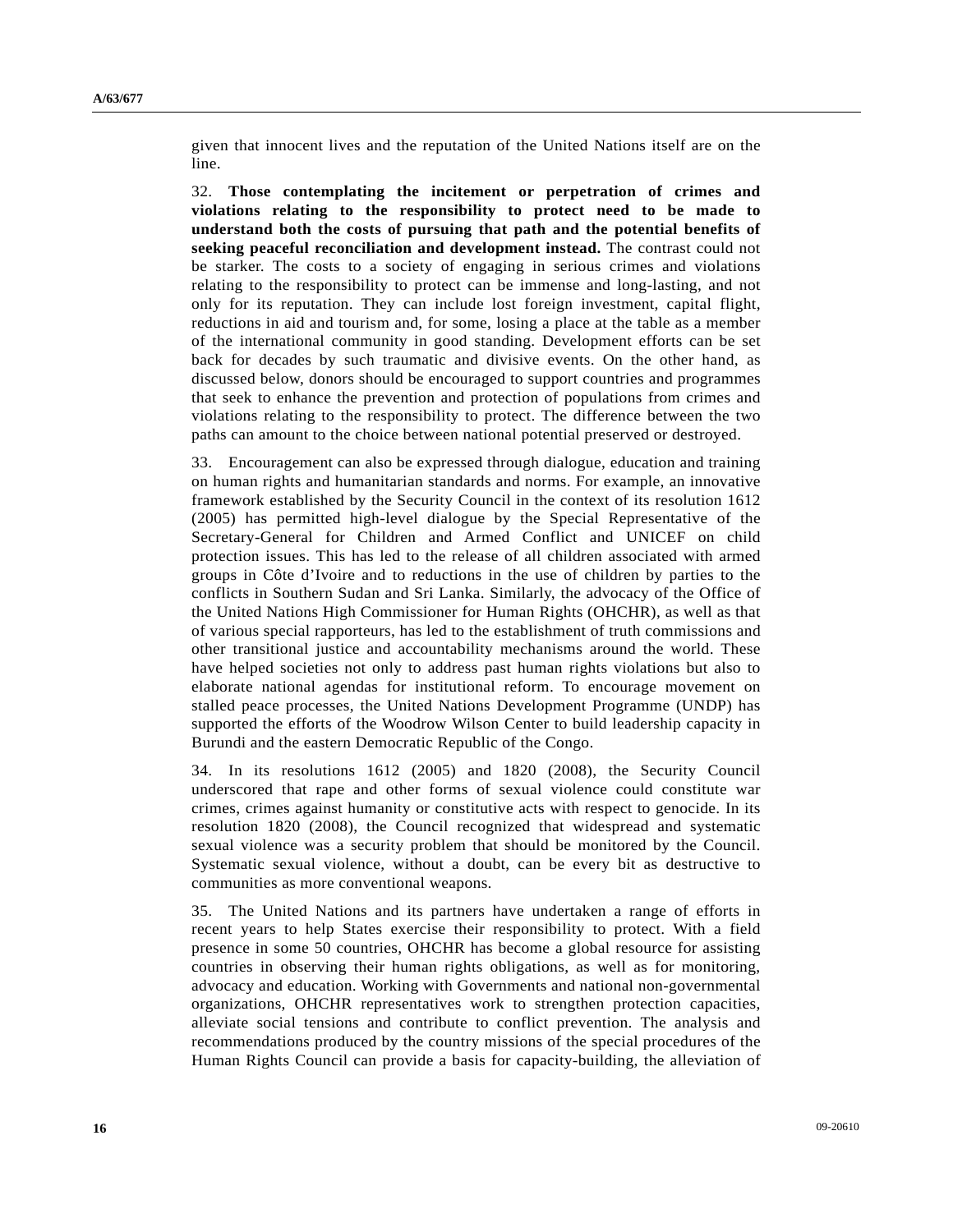conflicts, and the protection of actual and potential victims of serious human rights violations. Less recognized in this context, the work of the Office of the United Nations High Commissioner for Refugees in obtaining grants of asylum and protecting refugees has served numerous potential victims of crimes and violations relating to the responsibility to protect.

36. A United Nations presence has been critical to protecting children in a number of post-conflict situations, such as in northern Uganda, Eastern and Central Africa and in parts of the Sudan. More broadly, child protection issues have gained unprecedented attention through frequent visits by the Special Representative of the Secretary-General for Children and Armed Conflict and open debates in the Security Council on the annual report of the Secretary-General, including its country-specific annexes. The United Nations presence has also helped to incorporate provisions to combat gender-based violence into national penal codes and judicial processes, including in Timor-Leste, Sierra Leone and Kosovo.

37. Beyond the work of the United Nations, the innovative steps taken by some regional or subregional bodies might well be worth emulating in other parts of the world. In 1992, as violence flared in the Balkans, the Organization for Security and Cooperation in Europe established the post of High Commissioner on National Minorities to identify and seek early resolution of ethnic tensions before they could escalate. Described as "an instrument of conflict prevention at the earliest possible stage", the High Commissioner acts independently, impartially and confidentially. The continuing demand for the services of the High Commissioner by States in the more volatile parts of the region suggests the utility of the methodology and the potential value of its consideration by regional and subregional bodies in other areas of the world. In West Africa, the early warning and early response system of the 15-member Economic Community of West African States reflects a partnership between the intergovernmental body and a civil society network with an emphasis on human security. **These two efforts suggest both the potential value of regionto-region learning processes, perhaps facilitated by the United Nations or external donors, and the importance of adaptation to local conditions and cultures.** 

38. As demonstrated by special political missions, such as in Guinea-Bissau and the Central African Republic, it takes considerable skill, experience, local knowledge and courage to enter into a situation of growing ethnic tension with the aim of building cultural and political bridges, mediating differences, disseminating global values and helping to build durable local institutions, all in conditions of uncertain security. Clearly the world has underinvested in preventive capacities, which absorb only a fraction of the costs of the vital post-conflict peace operations of the United Nations. **In that regard, helping to build the civilian capacities of regional and subregional organizations to prevent crimes and violations relating to the responsibility to protect could be a wise investment. A number of useful initiatives along these lines are being considered under the African Union-United Nations 10-year capacity-building programme.**[8](#page-16-0)

<span id="page-16-0"></span>**\_\_\_\_\_\_\_\_\_\_\_\_\_\_\_\_\_\_** 

<sup>8</sup> For a comprehensive review of prevention, see the report of the Secretary-General entitled "Progress report on the prevention of armed conflict" (A/60/891). For an assessment of possibilities for global-regional cooperation in that regard, see the report of the Secretary-General entitled "A regional-global partnership: challenges and opportunities" (A/61/204- S/2006/590).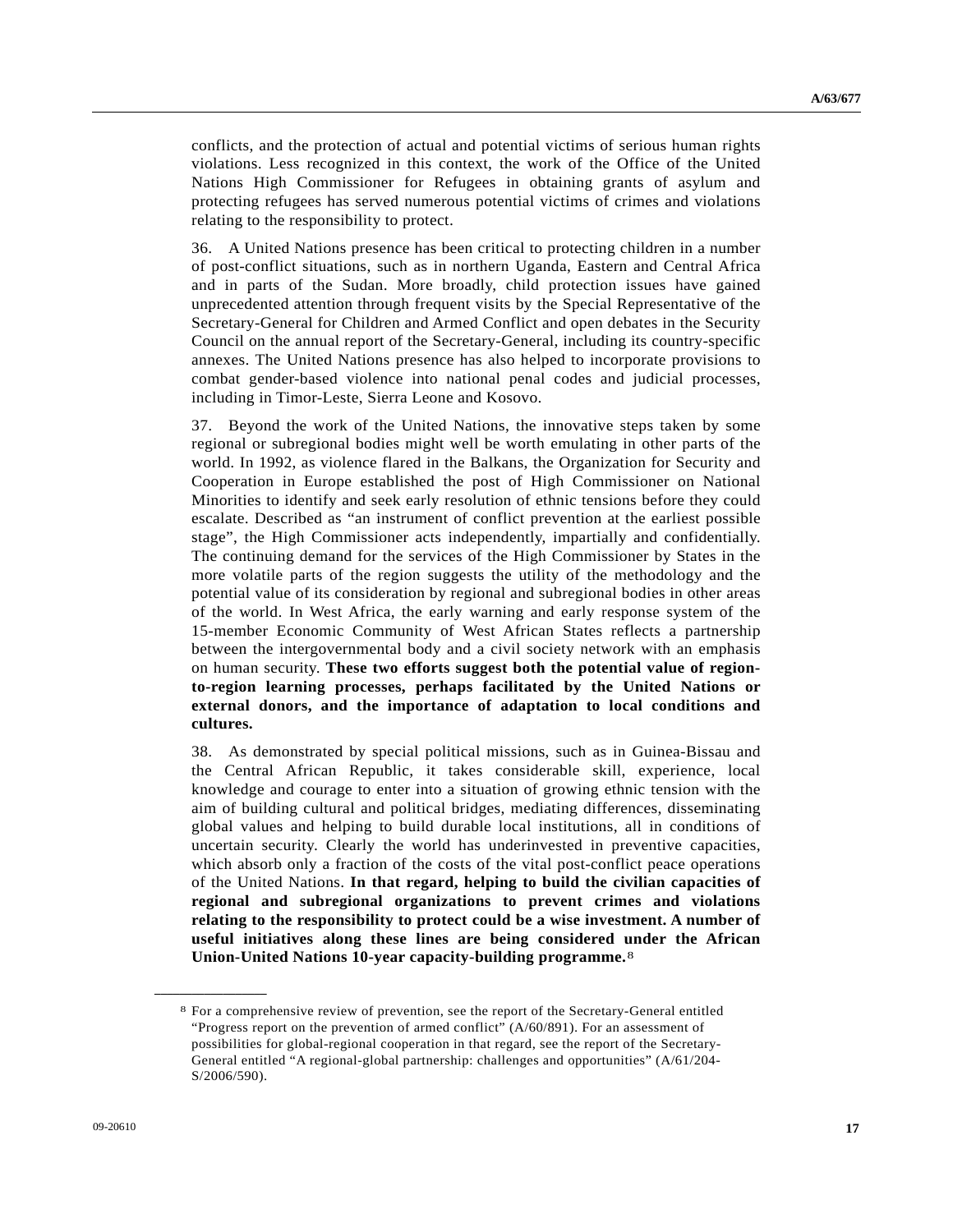39. There is a common element in these diverse efforts to help States help themselves: they largely depend on civilian, not military, expertise and presence. In responding to situations relating to the responsibility to protect, police and civilian components may sometimes be particularly critical given the priority tasks of restoring order to, and rebuilding confidence in, societies undergoing domestic chaos and strife. In that regard, it should be stressed that it is often difficult to identify and mobilize sufficient numbers of police and civilian cadres with the skills and training required to deal with crimes relating to the responsibility to protect, just as it can be hard to find their military counterparts. **There have been a host of proposals by Governments and civil society alike for creating a standing or standby rapid-response civilian and police capacity for such emergencies. I would encourage further creative thinking about such an option and will ensure its careful review by the relevant United Nations officials.**

40. Undoubtedly, as has been said many times, the use of force should be considered a measure of last resort. With the host Government's consent, however, military units have been employed either for a range of non-coercive purposes, such as prevention, protection, peacekeeping and disarmament, or to counter armed groups that seek both to overthrow the Government by violent means and to intimidate the civilian population through random and widespread violence. **Non-state actors, as well as States, can commit egregious crimes relating to the responsibility to protect. When they do, collective international military assistance may be the surest way to support the State in meeting its obligations relating to the responsibility to protect and, in extreme cases, to restore its effective sovereignty.** At such times, the early, targeted and restrained use of international military assets and armed forces may be able to save lives and bring a measure of stability so that diplomacy, domestic political processes, healing and reconciliation can have time and space to operate. Consent-based peacekeeping, of course, is a United Nations innovation and strength, whereas the Organization has undertaken more coercive military operations less frequently and with more mixed results. The same could be said for regional and subregional organizations.

41. The notion of preventive deployment was introduced into the United Nations lexicon in 1992 by then Secretary-General Boutros Boutros-Ghali. In his prescient report entitled "An agenda for peace: preventive diplomacy, peacemaking and peacekeeping" (A/47/277-S/24111), he noted that:

 In conditions of crisis within a country, when the Government requests or all parties consent, preventive deployment could help in a number of ways to alleviate suffering and to limit or control violence. Humanitarian assistance, impartially provided, could be of critical importance; assistance in maintaining security, whether through military, police or civilian personnel, could save lives and develop conditions of safety in which negotiations can be held; the United Nations could also help in conciliation efforts if this should be the wish of the partners. (para. 29)

The classic case of preventive deployment by United Nations peacekeepers occurred in the former Yugoslav Republic of Macedonia during the period 1992-1999. The United Nations Protection Force and United Nations Preventive Deployment Force operation, with its mix of military units and civilian police monitors, is widely credited with helping to stabilize a country facing ethnically defined tensions both internally and externally. Thanks to far-sighted leadership that was seeking to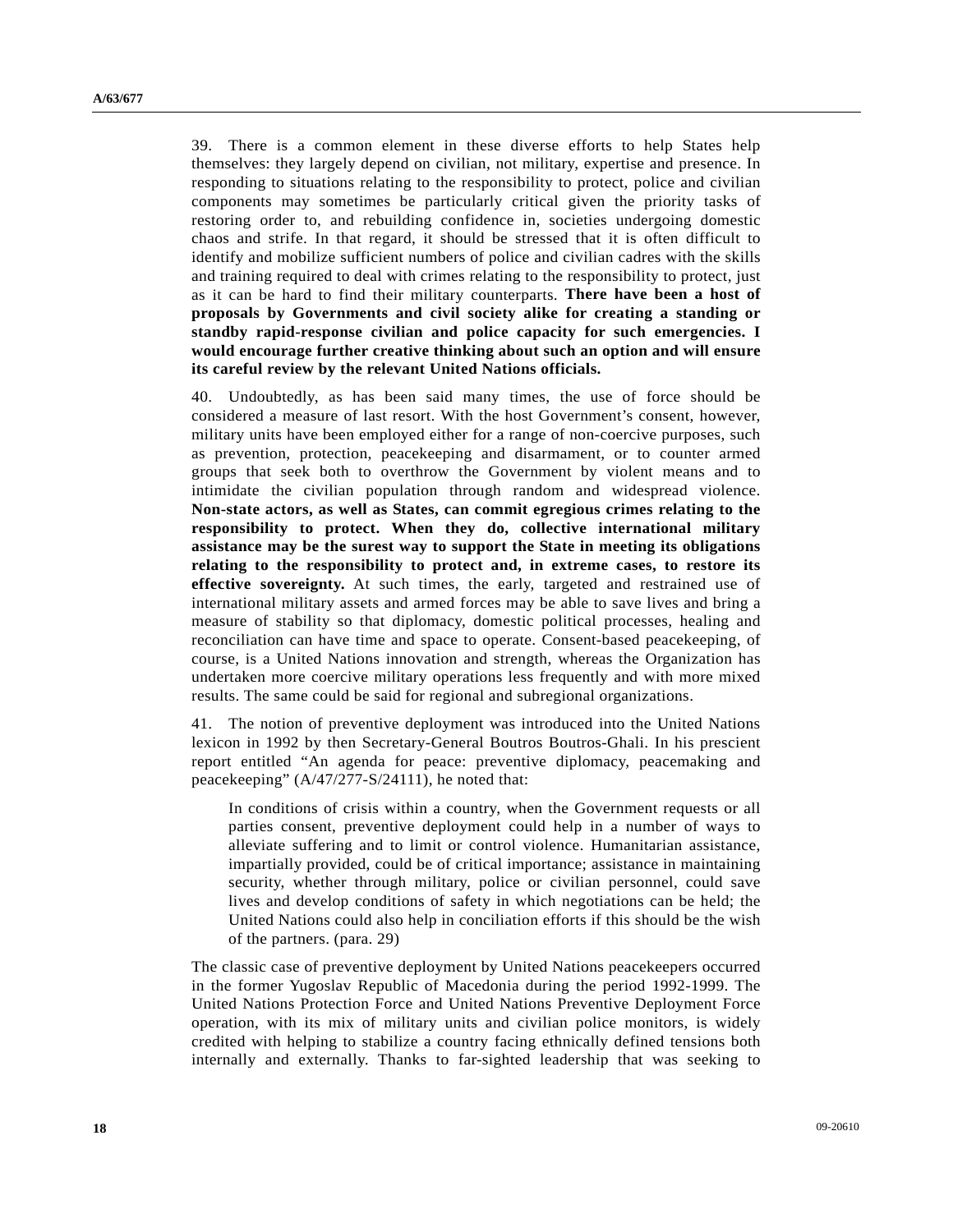prevent the kinds of upheavals and ethnic violence that had plagued several of its neighbours, the former Yugoslav Republic of Macedonia welcomed a successful combination of United Nations blue helmets and monitoring and mediation by regional organizations. Over the years, Burundi has faced internal pressures much like those of its neighbour, Rwanda. But with the consent of the Government, the deployment of peacekeepers, first by South Africa, then by the African Union and finally the United Nations, has helped to bring some degree of stability to Burundi.

42. In Sierra Leone, the United Nations Mission in Sierra Leone had just started deploying when the forces of the Revolutionary United Front, which had committed particularly vicious and widespread international crimes, broke the peace agreement and mounted a large-scale attack against the population and the Mission. In 2000, with the consent of the Government, a modest British-led intervention force helped to protect Freetown, boost the Mission and restore stability to the beleaguered West African State. Similarly, in the second quarter of 2003, under Security Council resolution 1484 (2003), Operation Artemis, led by the European Union, helped the transition to a more robust mandate for the United Nations Organization Mission in the Democratic Republic of the Congo in Ituri province, an area known for the scale and ferocity of its human rights violations, particularly sexual violence. Each of the above-mentioned four deployments, in the former Yugoslav Republic of Macedonia, Burundi, Sierra Leone and the Democratic Republic of the Congo, predated the acceptance by the 2005 World Summit of the responsibility to protect. Yet they well illustrate the potential value of the consent-based deployment of an international military presence to help prevent the escalation of armed conflict. They also underscore the importance of the timely provision of adequate assets and resources by Member States when the United Nations is mandated to assist a country in fulfilling its responsibility to protect.

43. In States and regions where ethnic tensions run high and deep inequalities among groups persist, it is hard to envision sustainable economic and social development without addressing underlying fissures in the social and political fabric. It is equally difficult to imagine healing such fissures without dealing with the concomitant development deficits. Chronic underdevelopment does not, in and of itself, cause strains among different ethnic, religious or cultural communities. But it can exacerbate the competition for scarce resources and severely limit the capacity of the State, civil society, and regional and subregional organizations to resolve domestic tensions peacefully and fully. On balance, substantial increments in levels of general development assistance could well reduce the aggregate incidence of crimes and violations relating to the responsibility to protect, because some of the worst cases of mass domestic violence have occurred in very poor countries, where the poorest of the poor lack the capacity to resist (the Holocaust and the more recent atrocities in the Balkans, however, attest that poverty is not a necessary condition). **Expanding development assistance to the "bottom billion" would undoubtedly have a net positive effect on preventing crimes and violations relating to the responsibility to protect if such assistance is targeted to give the poor and minority groups a stronger voice in their societies, enhances equality and social justice, raises their education levels and increases their opportunities for meaningful political participation. However, if additional assistance is distributed in a way that exacerbates, rather than narrows, differences in the status and living conditions of rival ethnic, religious or cultural communities within these societies, then the effect would be**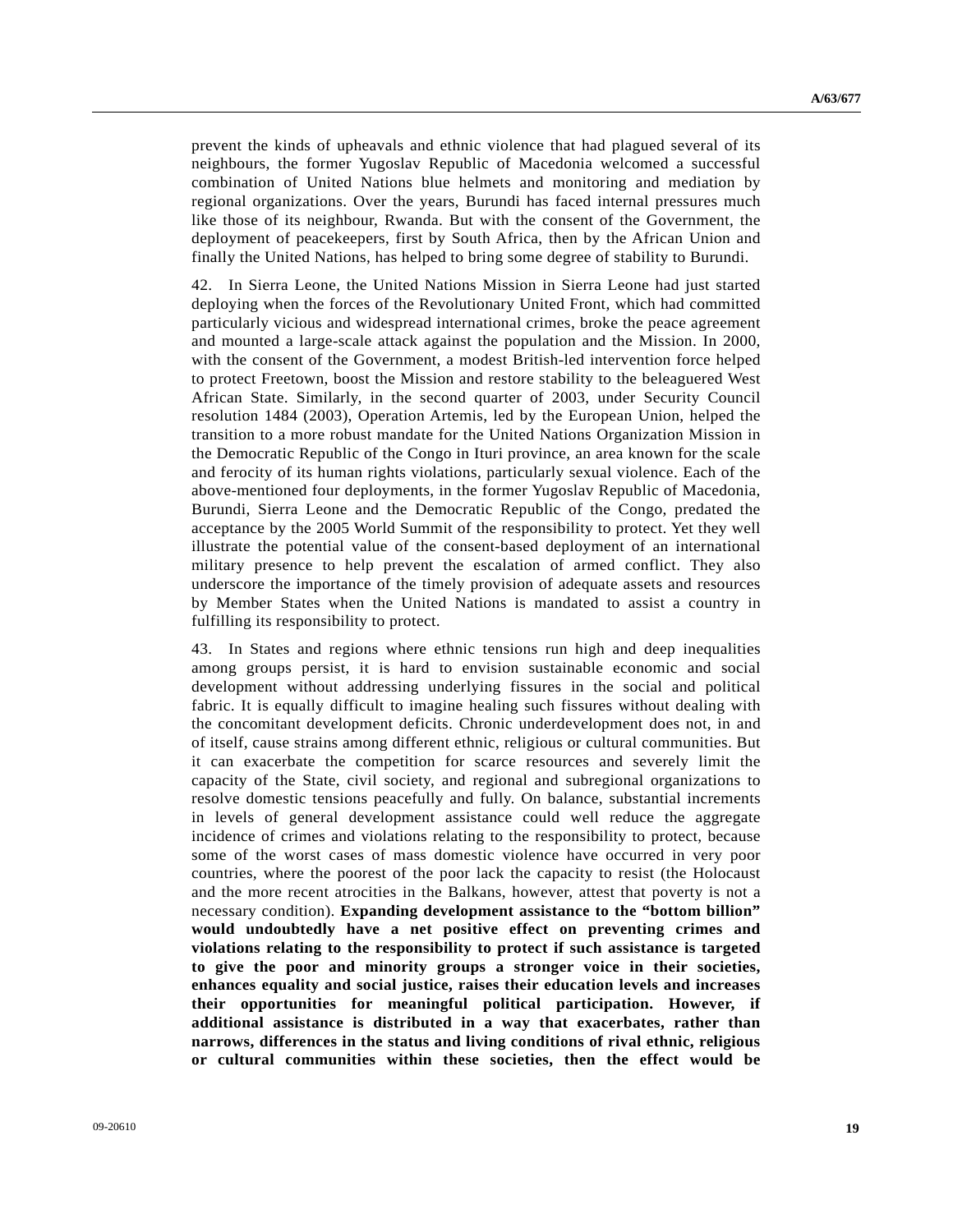**destabilizing and could fuel existing tensions and resentments. Aid programmes therefore need to be sensitive both to conflict and to the responsibility to protect.** 

44. **What is most needed, from the perspective of the responsibility to protect, are assistance programmes that are carefully targeted to build specific capacities within societies that would make them less likely to travel the path to crimes relating to the responsibility to protect. More field-based research is needed to understand fully what works where and why. The United Nations and its Member States should encourage and support geographically broad-based research networks that seek to gain a better understanding, case by case, of why some States have taken one path and other States a different path. To strengthen pillar two, a cumulative process of country-to-country, region-toregion and agency-to-agency learning is needed on prevention, capacitybuilding and protection strategies in order to gain a keener and more finetuned sense of how various strategies, doctrines and practices have fared over the years.** Policy, however, cannot wait until the knowledge base is perfected. Experience and common sense suggest that many of the elements of what is commonly accepted as good governance — the rule of law, a competent and independent judiciary, human rights, security sector reform, a robust civil society, an independent press and a political culture that favours tolerance, dialogue and mobility over the rigidities and injustices of identity politics — tend to serve objectives relating to the responsibility to protect as well.

45. In that regard, at least five capacities — drawn from the practice of development assistance and based on requests from Member States themselves can be identified as critical:

 (a) **Conflict-sensitive development analysis**. This involves building the capacity of national institutions to analyse emerging issues and tensions together, as part of development planning, so that the implementation of development programmes helps to ameliorate existing tensions rather than further inflaming them. Nigeria and Indonesia, for instance, have taken significant steps towards acquiring such capacities;

 (b) **Indigenous mediation capacity**. This entails forming or strengthening credible institutions and processes, both traditional and modern and in both Government and civil society, that can help find internal solutions to disputes, promote reconciliation and mediate on specific matters. As noted above, institutions established by Guyana, Ghana and Sierra Leone, with assistance from UNDP, show promise in this regard;

 (c) **Consensus and dialogue**. This requires building capacities for inclusive and participatory processes of dialogue, and providing neutral spaces and forums for addressing contentious issues through such dialogues. In Latin America in particular, Member States have established spaces for "democratic dialogue" as part of the process of governance;

 (d) **Local dispute resolution capacity**. This involves building a peace infrastructure, at both the national and local levels, to address local disputes over land, resources, religion, ethnicity or leadership succession in a sustainable manner before they lead to conflict. Similar capacities helped ensure the successful transition to democracy of South Africa in the early 1990s. During the period of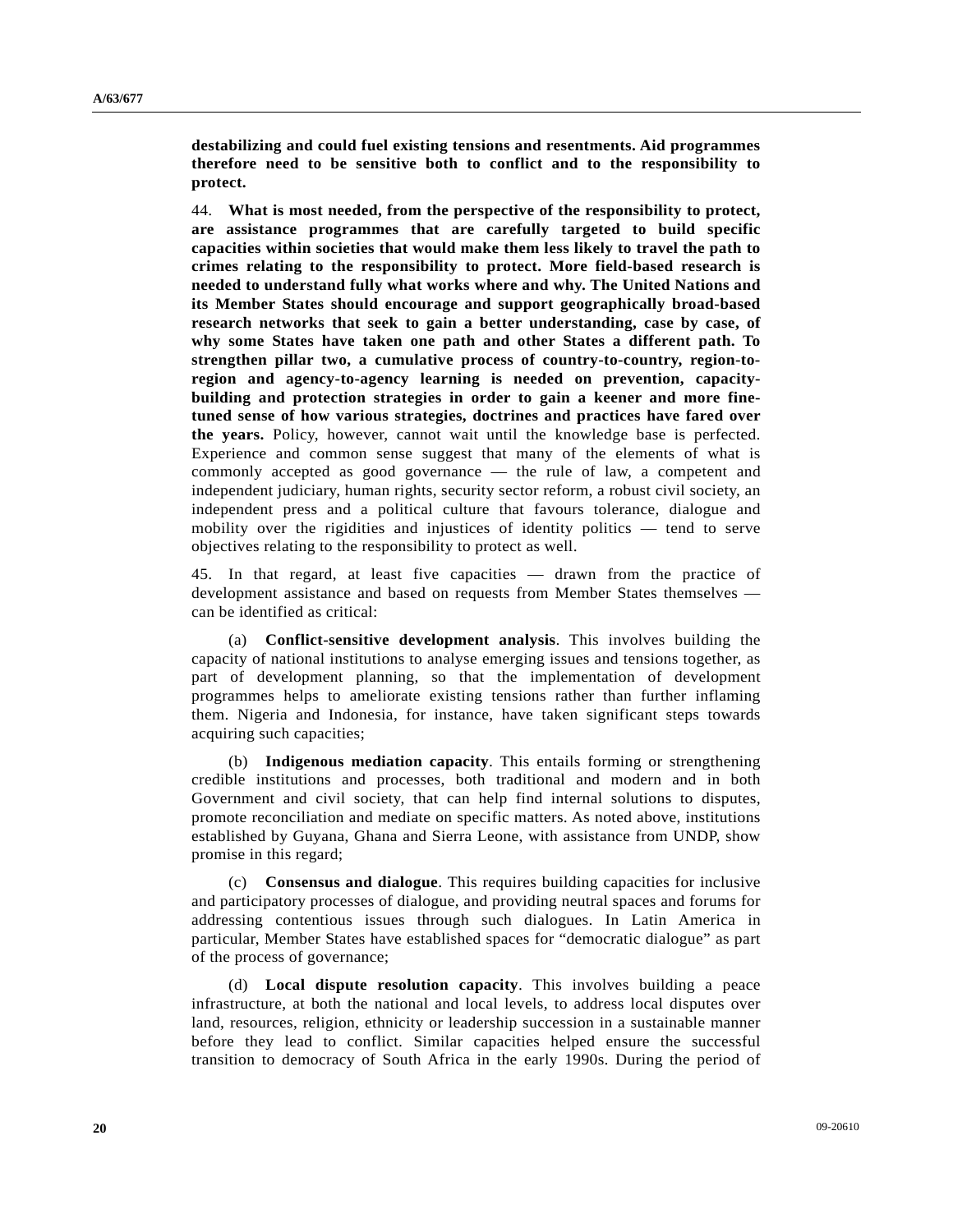post-electoral violence in Kenya in early 2008, areas where such capacities had been developed, especially the arid regions of the north and the Coast province, did not witness the same levels of violence as other areas;

 (e) **Capacity to replicate capacity**. Finally, the capacities defined above must be absorbed and rooted deeply in societies so that new generations of leaders will have the resources and skills to prevent the kinds of fissures and frustrations that can lead to crimes relating to the responsibility to protect. In that regard, Member States have increasingly requested assistance to develop conflict-resolution programmes in universities and public-service training academies, establish networks of mediators and develop nationwide school curricula so that young people will approach divisive issues differently in the future.

Within the United Nations system, a number of innovative systems have been put in place to better respond to the requests of Member States for assistance in building the five above-mentioned capacities. Among these initiatives are a joint programme of UNDP and the Department of Political Affairs on building national capacities for conflict prevention and the Inter-Agency Framework on Coordination for Preventive Action, which is an informal forum that allows United Nations entities to respond in an integrated manner to such requests from Member States.

46. As demonstrated time and again, an impartial and disciplined security sector is vital for lowering inter-group tensions and preventing widespread violence. **Drawing on their own experience and technical support from bilateral partners and the United Nations system, Member States should continue to strengthen their security sectors so as to provide safe and stable conditions for all their populations, irrespective of identity. By forestalling costly disruptions, this would constitute a significant investment in the development process, in addition to fulfilling the responsibility to protect.**

47. The rule of law is fundamental to preventing the perpetration of crimes relating to the responsibility to protect. **The United Nations system, including through the engagement of donor countries, should increase the rule of law assistance it offers to Member States.** The goals should be to ensure equal access to justice and to improve judicial, prosecutorial, penal and law enforcement services for all. Such steps would make it more likely that disputes within society could be resolved through legal, rather than violent, means. **Donor countries could address the responsibility to protect and human rights considerations in existing assistance programmes, as appropriate, and create new assistance programmes relating to the responsibility to protect, to the extent possible.** In that regard, it should be understood that conditions, circumstances and needs vary from country to country and assistance programmes should be designed in close consultation with the recipient Government and civil society. **The United Nations and regional organizations should undertake region-to-region learning and lessons-learned processes concerning assistance relating to the responsibility to protect, given how new this field is.** 

48. Post-trauma peacebuilding offers a critical point for assistance relating to the responsibility to protect. The surest predictor of genocide is past genocide. The work of the Peacebuilding Commission comes at a critical stage in a society's evolution, one where the international community has the best opportunity of making a positive difference. **Possibilities should be explored for greater involvement of the Peacebuilding Commission in helping States to fulfil their**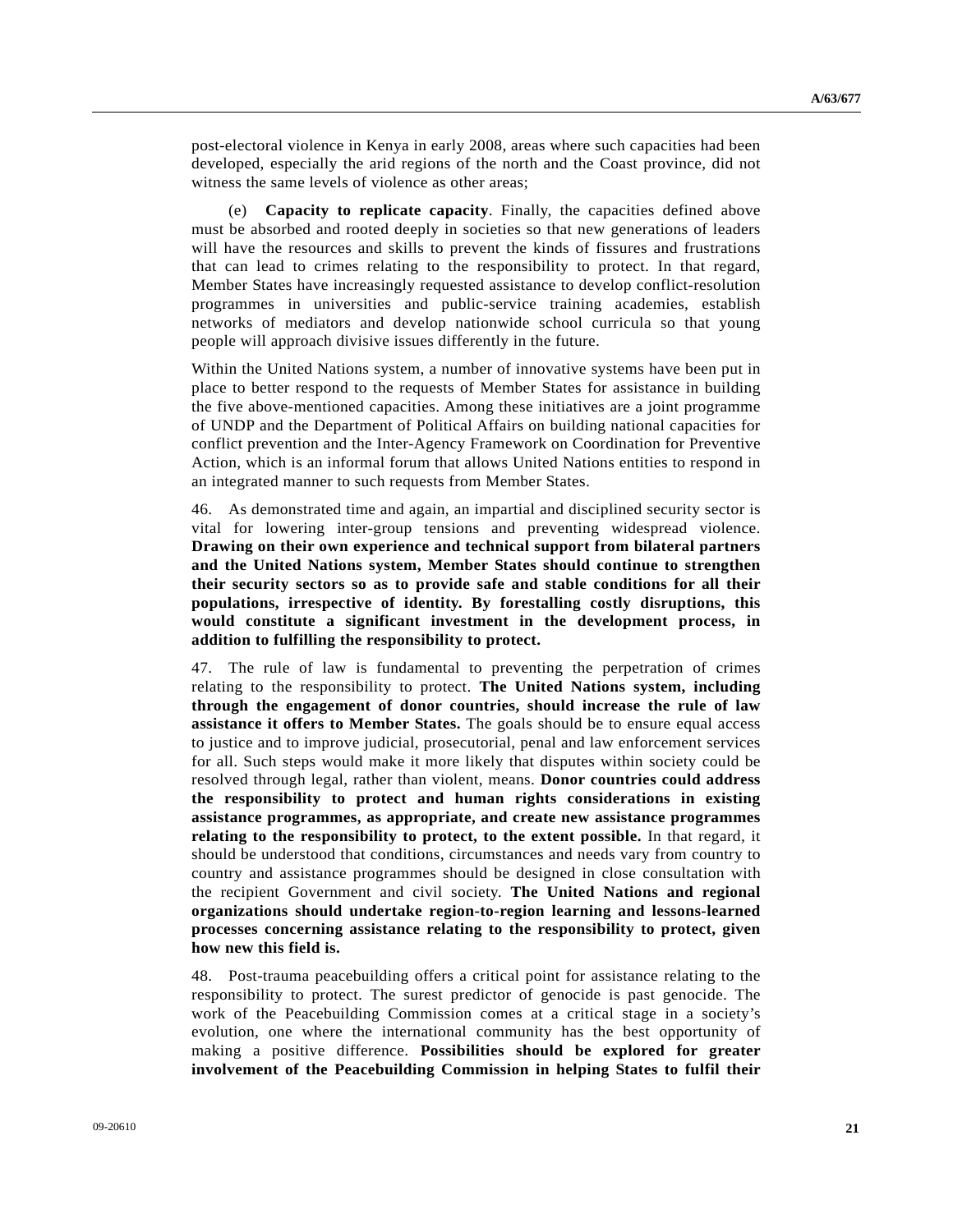**obligations relating to the responsibility to protect. The Peacebuilding Fund, moreover, could provide a flexible, if modest, source for some funding in emergency situations.** 

# **IV. Pillar three Timely and decisive response**

49. As the first two sentences of paragraph 139 of the Summit Outcome make unambiguously clear, pillar three is integral to the strategy for fulfilling the responsibility to protect that was agreed upon by the assembled Heads of State and Government. According to the opening sentence, "the international community, through the United Nations, also has the responsibility to use appropriate diplomatic, humanitarian and other peaceful means, in accordance with Chapters VI and VIII of the Charter, to help protect populations from genocide, war crimes, ethnic cleansing and crimes against humanity". The wording suggests that the intent is for this to be an ongoing, generic responsibility that employs the kind of peaceful, pacific measures specified in Chapter VI and in Article 52, Chapter VIII. The second sentence of paragraph 139 underscores that a wider range of collective actions, either peaceful or non-peaceful, could be invoked by the international community if two conditions are met: (a) "should peaceful means be inadequate",[9](#page-21-0) and (b) "national authorities are manifestly failing to protect their populations" from the four specified crimes and violations. In those two cases, paragraph 139 affirms that "we are prepared to take collective action, in a timely and decisive manner, through the Security Council, in accordance with the Charter, including Chapter VII, on a case-by-case basis and in cooperation with relevant regional organizations as appropriate". As I noted in a speech delivered in Berlin, Germany, on 15 July 2008 (see press release SG/SM/11701), the wording of this sentence suggests the need for an early and flexible response in such cases, one both tailored to the circumstances of the situation and fully in accord with the provisions of the Charter.

50. In dealing with the diverse circumstances in which crimes and violations relating to the responsibility to protect are planned, incited and/or committed, there is no room for a rigidly sequenced strategy or for tightly defined "triggers" for action. The threshold for prevention, capacity-building or rebuilding efforts under pillar two would certainly be lower than the threshold for a response under pillar three, namely that "national authorities are manifestly failing to protect their populations" (para. 139 of the Summit Outcome). Similarly, under pillar three, the threshold for Chapter VI measures would be lower than the threshold for enforcement action under Chapter VII, which can only be authorized at the intergovernmental level. The more robust the response, the higher the standard for authorization. **In a rapidly unfolding emergency situation, the United Nations, regional, subregional and national decision makers must remain focused on saving lives through "timely and decisive" action (para. 139 of the Summit** 

<span id="page-21-0"></span>**\_\_\_\_\_\_\_\_\_\_\_\_\_\_\_\_\_\_** 

<sup>9</sup> This wording would appear to echo the opening wording of Article 42 of the Charter: "should the Security Council consider that measures provided for in Article 41 would be inadequate or have proved to be inadequate . . . ". As at the founding conference in San Francisco, Member States at the 2005 World Summit chose wording to underscore that either the Security Council or the General Assembly, under the "Uniting for peace" procedures, would not and should not wait until all other possible tools had been tried and had failed before considering more robust collective measures.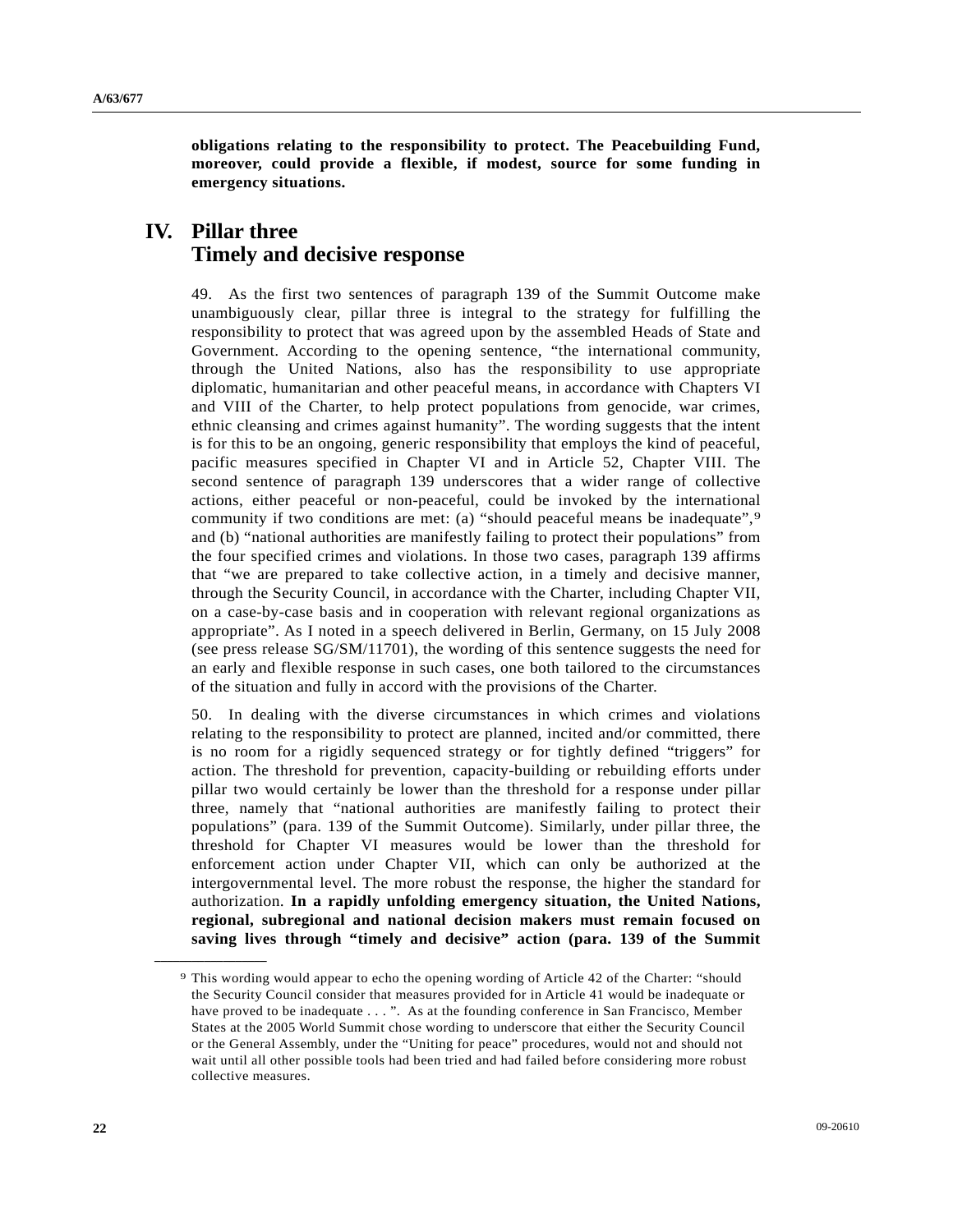#### **Outcome), not on following arbitrary, sequential or graduated policy ladders that prize procedure over substance and process over results.**

51. The United Nations has a strong preference for dialogue and peaceful persuasion. Therefore, pillar three encompasses, in addition to more robust steps, a wide range of non-coercive and non-violent response measures under Chapters VI and VIII of the Charter. Under the Charter, many of these can be undertaken by the Secretary-General or by regional or subregional arrangements, without the explicit authorization of the Security Council. This was the case in Kenya in early 2008, when for the first time both regional actors and the United Nations viewed the crisis in part from the perspective of the responsibility to protect.

52. Intergovernmental bodies can play pivotal roles in conducting on-site investigations and fact-finding missions. Under Article 34 of the Charter, the Security Council "may investigate any dispute, or any situation which might lead to international friction or give rise to a dispute, in order to determine whether the continuation of the dispute or situation is likely to endanger the maintenance of international peace and security". Subject to the provisions of Article 12 of the Charter, the General Assembly can avail itself of similar opportunities in some cases, under the provisions of Articles 11, 13, and 14. Either the Assembly or the Council, for instance, may appoint a fact-finding mission to investigate and report on alleged violations of international law, as the latter did in the case of Darfur. The Human Rights Council may deploy a fact-finding mission, appoint a special rapporteur to advise on the situation or refer the situation to existing special procedures. Parallel instruments and possibilities may exist in a number of regions and subregions.

53. Investigation, of course, is not a substitute for "timely and decisive" protective action (para. 139 of the Summit Outcome) but rather should be seen as an initial step towards it. If undertaken early in a crisis, at the first sign that a State is failing to meet its obligations relating to the responsibility to protect, such on-site missions can also provide opportunities for delivering messages directly to key decision makers on behalf of the larger international community, for example, by trying to dissuade them from destructive courses of action that could make them subject to prosecution by the International Criminal Court or ad hoc tribunals. Such candid messages have been voiced effectively by the United Nations High Commissioner for Human Rights, the United Nations High Commissioner for Refugees and the Special Adviser on the Prevention of Genocide, among others, as well as by the office of the Secretary-General. In recent years, the international criminal justice system has made important strides towards ensuring accountability and ending impunity, but more could be done to address perceptions of selectivity and to ensure its global reach.

54. It is now well established in international law and practice that sovereignty does not bestow impunity on those who organize, incite or commit crimes relating to the responsibility to protect. **In paragraph 138 of the Summit Outcome, States affirmed their responsibility to prevent the incitement of the four specified crimes and violations. When a State manifestly fails to prevent such incitement, the international community should remind the authorities of this obligation and that such acts could be referred to the International Criminal Court, under the Rome Statute.** As noted above, in cases of imminent or unfolding violence of this magnitude against populations, this message may be more effectively and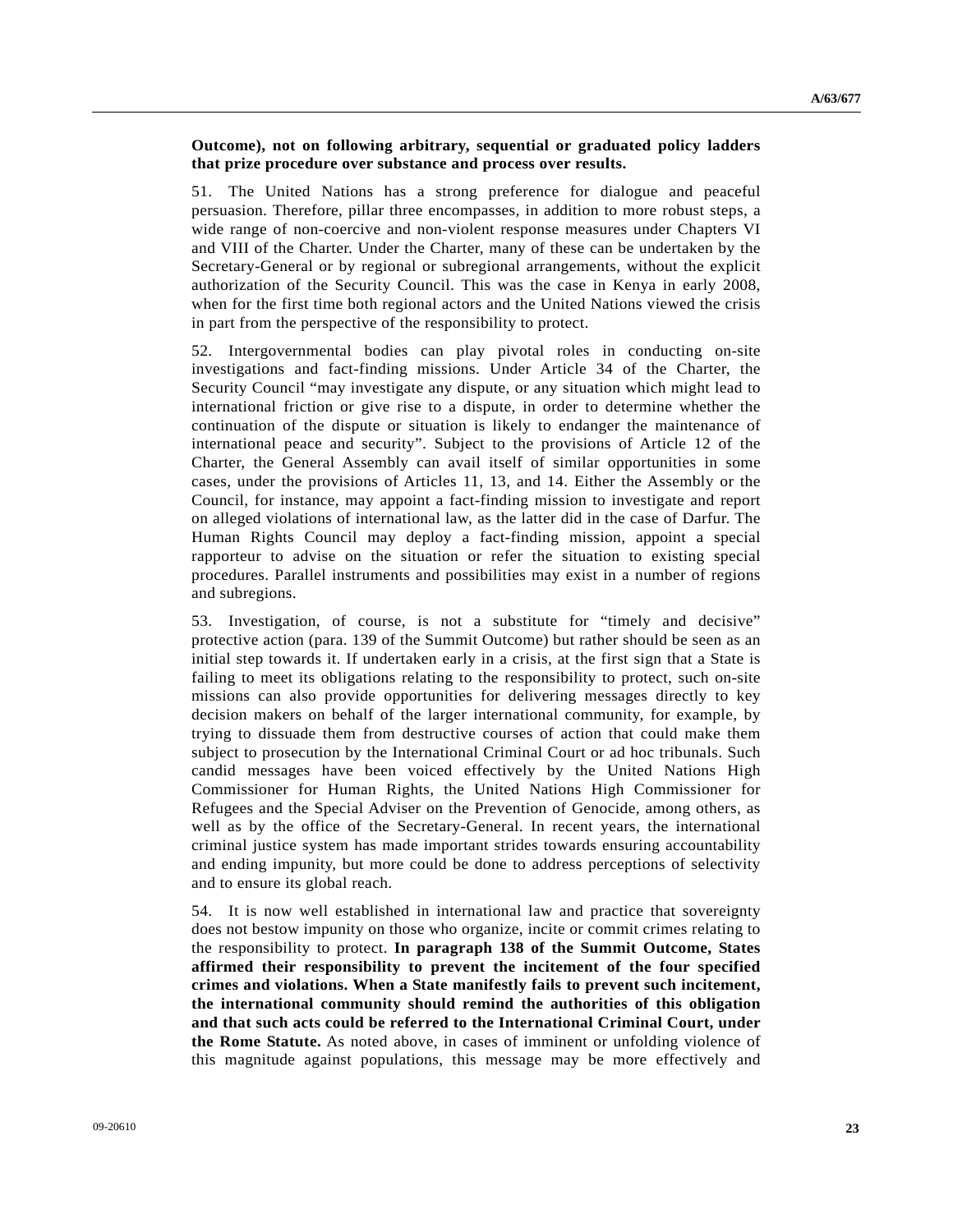persuasively delivered in person than from afar. Until recently, however, the practice at the United Nations and in many capitals had too often been to ignore or minimize the signs of looming mass murder. The world body failed to take notice when the Khmer Rouge called for a socially and ethnically homogenous Cambodia with a "clean social system"[1](#page-23-0)0 and its radio urged listeners to "purify" the "masses of the people" of Cambodia.[1](#page-23-1)1 Nor did it respond vigorously to ethnically inflammatory broadcasts and rhetoric in the Balkans in the early 1990s or in Rwanda in 1993 and 1994 in the months preceding the genocide. Despite several reports during those critical months by the United Nations Assistance Mission in Rwanda and the Special Rapporteur on extrajudicial, arbitrary or summary executions on the incendiary programming of Radio Mille Collines, there was no attempt by the international community to jam those hateful and fateful broadcasts.[12](#page-23-2)

55. There is some reason to believe, however, that the United Nations and its Member States have learned some painful, but enduring, lessons from these calamities. It is true that we have yet to develop the tools or display the will to respond consistently and effectively to all emergencies relating to the responsibility to protect, as the tragic events in Darfur, the Democratic Republic of the Congo and Somalia remind us. Nonetheless, when confronted with crimes or violations relating to the responsibility to protect or their incitement, today the world is less likely to look the other way than in the last century. For example, in November 2004, then Special Adviser on the Prevention of Genocide Juan Méndez reminded the authorities in Côte d'Ivoire, where xenophobic hate speech had exacerbated domestic tensions and spurred further violence, that they could be held criminally responsible for the consequences.[1](#page-23-3)3 The offensive messages soon ceased. Similarly, during the early 2008 post-election violence in Kenya, I urged leaders on all sides, as did my Special Adviser on the Prevention of Genocide, Francis Deng, to call publicly for an end to the violence and to statements inciting violence, noting that political and community leaders could be held accountable for violations of international law committed at their instigation. Live broadcasts were banned during the heat of the crisis, when tensions were running high, and former Secretary-General Kofi Annan, who was mediating the dispute, cautioned Kenyan lawmakers that those engaged in acts of violence could not be allowed to act with impunity. **Leaders everywhere should be reminded that incitement to racial hatred is condemned by the International Convention on the Elimination of All Forms of Racial Discrimination. Because of the typically public and explicit character of such incitement, it should be relatively easy to identify it and to rally international support for efforts to discourage it. Moreover, where the United Nations has a peacekeeping presence or a means of accomplishing this from offshore or from a neighbouring country, it can counter such messages with its own broadcasts and information services** (see S/1999/1257, enclosure, sect. III.6).

56. Talk is not an end in itself, and there should be no hesitation to seek authorization for more robust measures if quiet diplomacy is being used as a

<span id="page-23-2"></span><span id="page-23-1"></span><span id="page-23-0"></span>**\_\_\_\_\_\_\_\_\_\_\_\_\_\_\_\_\_\_** 

<sup>&</sup>lt;sup>10</sup> See the report of the Group of Experts for Cambodia (A/53/850-S/1999/231), para. 16.<br><sup>11</sup> See BBC, *Summary of World Broadcasts*, FE/5813/A3/2, 15 May 1978.<br><sup>12</sup> See the report of the Secretary-General on the situatio report of the Independent Inquiry (S/1999/1257, enclosure, annex I); and the report of the Special Rapporteur on extrajudicial, arbitrary or summary executions (E/CN.4/1994/7/Add.1).

<span id="page-23-3"></span><sup>13</sup> See statement by the Special Adviser on the Prevention of Genocide, 15 November 2004, available from http://www.un.org/apps/news/story.asp?NewsID=12527&Cr=ivoire&Cr1=.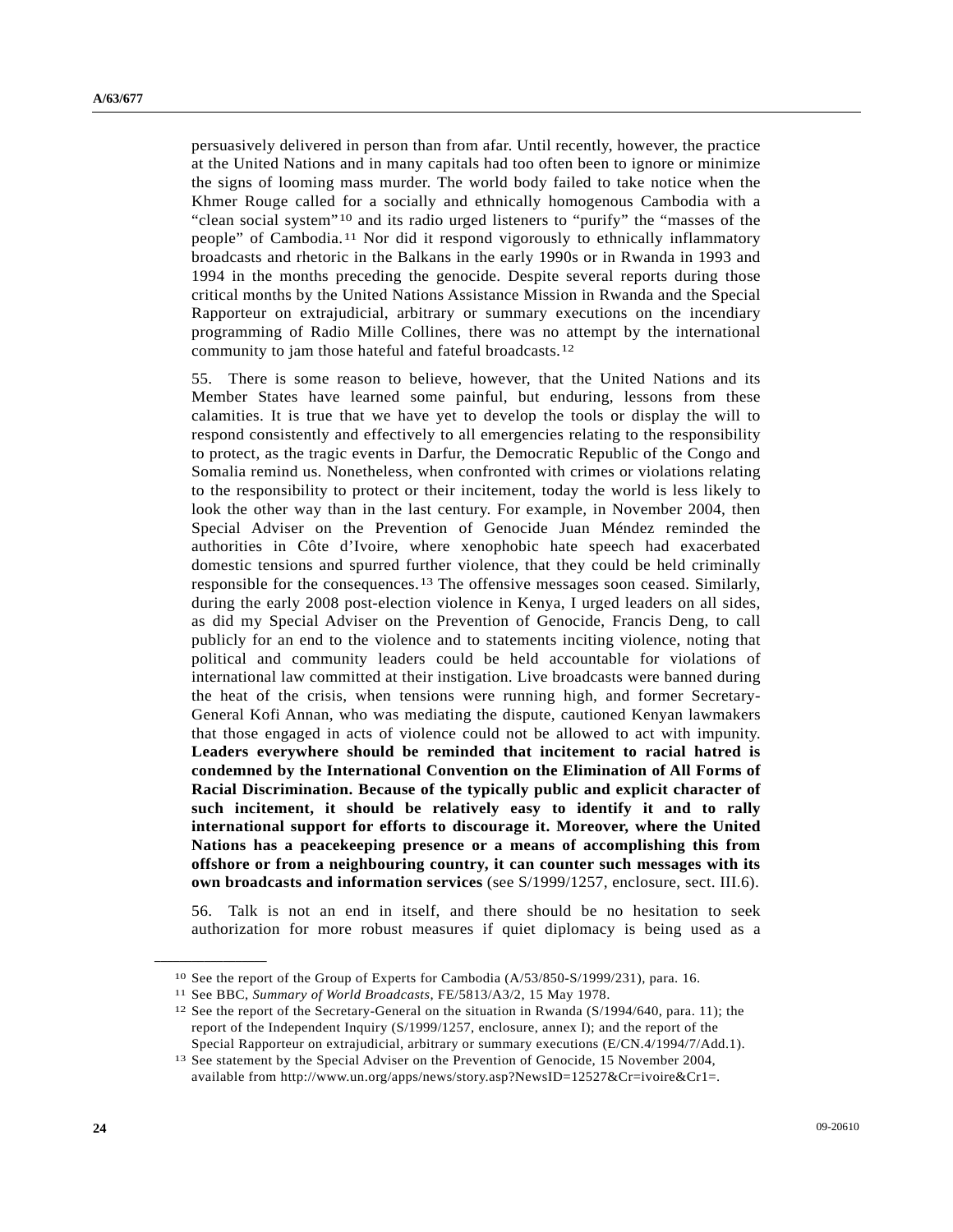delaying tactic when an earlier and more direct response could save lives and restore order. Paragraph 139 of the Summit Outcome reflects the hard truth that no strategy for fulfilling the responsibility to protect would be complete without the possibility of collective enforcement measures, including through sanctions or coercive military action in extreme cases. When a State refuses to accept international prevention and protection assistance, commits egregious crimes and violations relating to the responsibility to protect and fails to respond to less coercive measures, it is, in effect, challenging the international community to live up to its own responsibilities under paragraph 139 of the Summit Outcome. Such collective measures could be authorized by the Security Council under Articles 41 or 42 of the Charter, by the General Assembly under the "Uniting for peace" procedure (see para. 63 below) or by regional or subregional arrangements under Article 53, with the prior authorization of the Security Council.

57. Diplomatic sanctions, if fully and consistently implemented by Member States, provide another way for the international community to underscore the message that committing crimes and violations relating to the responsibility to protect is unacceptable behaviour for a United Nations Member State in the twenty-first century. Leaders responsible for such atrocities, at the very least, should not be welcome among their peers. Nor should they or their countries be eligible for election to leadership posts in subregional, regional or global bodies. **Targeted sanctions, such as on travel, financial transfers, luxury goods and arms, should also be considered by the Security Council, on a case-by-case basis and in cooperation with relevant regional organizations, as appropriate, under Articles 41 and 53 of the Charter and in accordance with paragraph 139 of the Summit Outcome (and in the case of sexual violence, in accordance with the terms contained in Council resolution 1820 (2008)). The General Assembly could also consider such measures under its resolution 377 (V), entitled "Uniting for peace", although they would then not be legally binding.** While sanctions may be inadequate to stop abuses by a determined authoritarian regime, if applied sufficiently early they can demonstrate the international community's commitment to meeting its collective responsibilities under paragraph 139 of the Summit Outcome and serve as a warning of possibly tougher measures if the violence against a population persists.

58. **Particular attention should be paid to restricting the flow of arms or police equipment, which could be misused by repressive regimes that are manifestly failing to meet their core responsibilities under paragraph 138 of the Summit Outcome, or in situations where an ongoing conflict threatens to escalate into the perpetration by one side or another of large-scale crimes and violations relating to the responsibility to protect.** While the General Assembly has at times called for arms embargoes, only the Security Council has the authority to make them binding. Under Article 53 of the Charter, regional arrangements may take such enforcement steps with the authorization of the Council. In practice, however, it has not been uncommon for regional or subregional bodies or ad hoc groups of Member States to undertake such measures without formal prior authorization from the Council.

59. States and intergovernmental organizations, of course, are hardly the only influential actors in situations relating to the responsibility to protect, as underscored in the discussion of pillars one and two in sections II and III above. The multiple roles of domestic or transnational civil society in advocacy, early warning,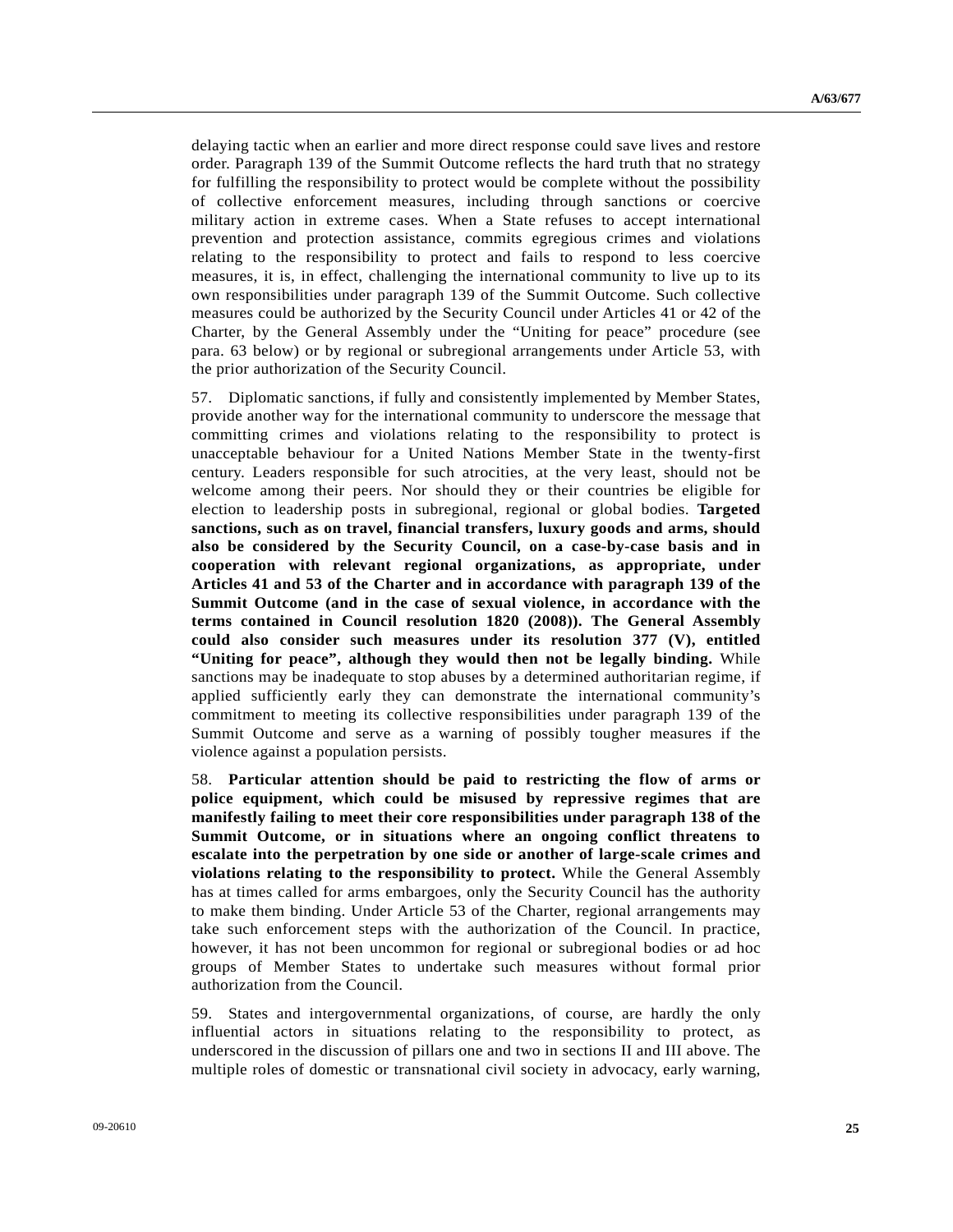monitoring, research, training and education are well known and are readily and repeatedly acknowledged in the present report. Less well known is the role of individuals, advocacy groups, women's groups and the private sector in shaping the international response to crimes and violations relating to the responsibility to protect. Like the United Nations itself, international civil society learned lessons from the relatively muted, slow and scattered public response to the genocides in Cambodia and Rwanda. The mass, well organized and highly visible transnational campaigns against the violence in Darfur have demonstrated both the power and the limitations of such movements. They have shown the depth and breadth of public concern over ending the violence against the beleaguered population of Darfur, even as they have highlighted how inadequate our policy tools are and how fleeting is the political will to use them. Over the longer term, however, as noted above, those who would commit crimes and violations relating to the responsibility to protect should consider the enduring and wide-ranging damage such atrocities have both on society and on its capacity to recover. Foreign direct investment, cultural exchanges and tourism may be negatively affected for decades to come since the costs to a country's reputation of such unacceptable behaviour are high and growing. Even if the Security Council does not impose an embargo, individual public and private investors, spurred by non-governmental organizations advocacy networks, are likely to do so instead. Individual financial and trade embargoes may prove far harder to lift without visible and sustainable change within the country concerned.

60. As repeatedly underscored above, there are substantial gaps in capacity, imagination and will across the whole spectrum of prevention and protection measures relating to the responsibility to protect. Nowhere is that gap more pronounced or more damaging than in the realm of forceful and timely response to the most flagrant crimes and violations relating to the responsibility to protect. Here, weaknesses of capacity and the paucity of will, including in many capitals that speak in favour of advancing goals relating to the responsibility to protect, feed off each other in a particularly vicious cycle of hesitation and finger-pointing in the face of unfolding atrocities. Most visibly and tragically, the international community's failure to stem the mass violence and displacements in Darfur, as well as in the Democratic Republic of the Congo and Somalia, has undermined public confidence in the United Nations and our collective espousal of the principles relating to the responsibility to protect. I am firmly convinced that we can and will do better in the future, acting fully within the framework of the Charter and the provisions of paragraphs 138 and 139 of the Summit Outcome.

61. While the first and enduring responsibility resides with each State to meet its obligations relating to the responsibility to protect, when it manifestly fails to do so the Secretary-General bears particular responsibility for ensuring that the international community responds in a "timely and decisive" manner, as called for in paragraph 139 of the Summit Outcome. **For my part, I recognize that, as noted in the report of the Panel on United Nations Peace Operations in a similar context (see A/55/305-S/2000/809), the Secretary-General has an obligation to tell the Security Council — and in this case the General Assembly as well what it needs to know, not what it wants to hear.** The Secretary-General must be the spokesperson for the vulnerable and the threatened when their Governments become their persecutors instead of their protectors or can no longer shield them from marauding armed groups. **Within the Security Council, the five permanent members bear particular responsibility because of the privileges of tenure and**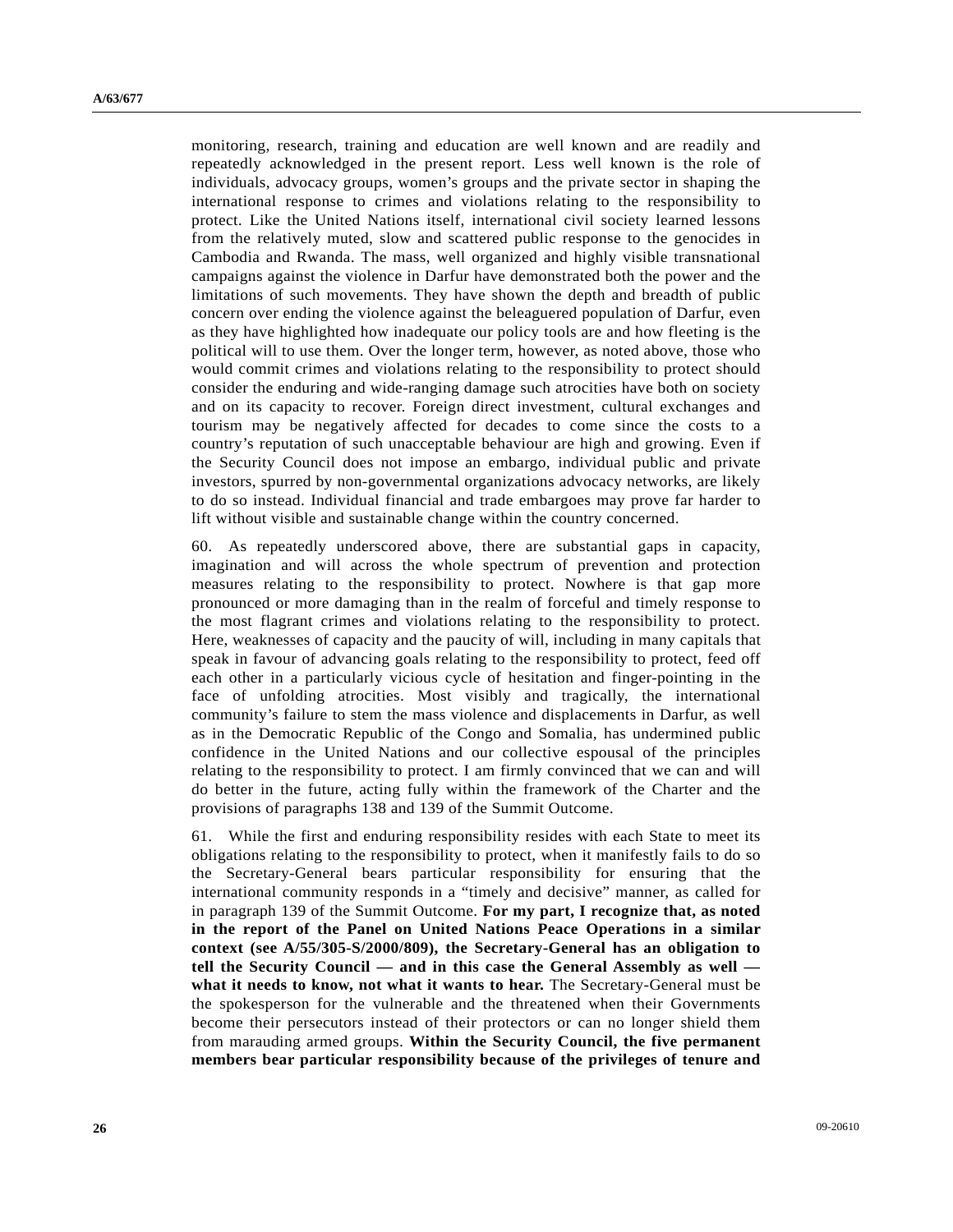**the veto power they have been granted under the Charter. I would urge them to refrain from employing or threatening to employ the veto in situations of manifest failure to meet obligations relating to the responsibility to protect, as defined in paragraph 139 of the Summit Outcome, and to reach a mutual understanding to that effect.** Across the globe, attitudes have changed in important ways since Cambodia, Rwanda and Srebrenica, raising the political costs, domestically and internationally, for anyone seen to be blocking an effective international response to an unfolding genocide or other high-visibility crime relating to the responsibility to protect. **All Member States, not just the 15 members of the Security Council, should be acutely aware of both public expectations and shared responsibilities. If the General Assembly is to play a leading role in shaping a United Nations response, then all 192 Member States should share the responsibility to make it an effective instrument for advancing the principles relating to the responsibility to protect expressed so clearly in paragraphs 138 and 139 of the Summit Outcome.** 

62. **As noted above, the credibility, authority and hence effectiveness of the United Nations in advancing the principles relating to the responsibility to protect depend, in large part, on the consistency with which they are applied. This is particularly true when military force is used to enforce them. In that regard, Member States may want to consider the principles, rules and doctrine that should guide the application of coercive force in extreme situations relating to the responsibility to protect.** This issue was addressed in the 2001 report of the International Commission on Intervention and State Sovereignty and by my predecessor, Kofi Annan, in his 2005 report entitled "In larger freedom: towards development, security and human rights for all (see A/59/2005, para. 126).

63. The General Assembly has an important role to play, even under pillar three. Its peace and security functions are addressed in Articles 11, 12, 14, and 15 of the Charter. Article 24 of the Charter confers on the Security Council "primary", not total, responsibility for the maintenance of peace and security, and in some cases the perpetration of crimes relating to the responsibility to protect may not be deemed to pose a threat to international peace and security. Moreover, under the "Uniting for peace" procedure, the Assembly can address such issues when the Council fails to exercise its responsibility with regard to international peace and security because of the lack of unanimity among its five permanent members. Even in such cases, however, Assembly decisions are not legally binding on the parties.

64. **Despite years of study and public discussion, the United Nations is still far from developing the kind of rapid-response military capacity most needed to handle the sort of rapidly unfolding atrocity crimes referred to in paragraph 139 of the Summit Outcome. I appreciate the efforts by a number of Member States to consider the components of such a capacity, including doctrine, training and command-and-control issues. Much more needs to be done, however, to internationalize such efforts and put them in the larger context of finding better ways to protect civilians. The continuing consideration of the latter issue by the Security Council and General Assembly is most timely in that regard.**

65. **Better modes of collaboration between the United Nations and regional and subregional arrangements are also needed. Such arrangements need to consider capacity-sharing and not just capacity-building, as is now the case in**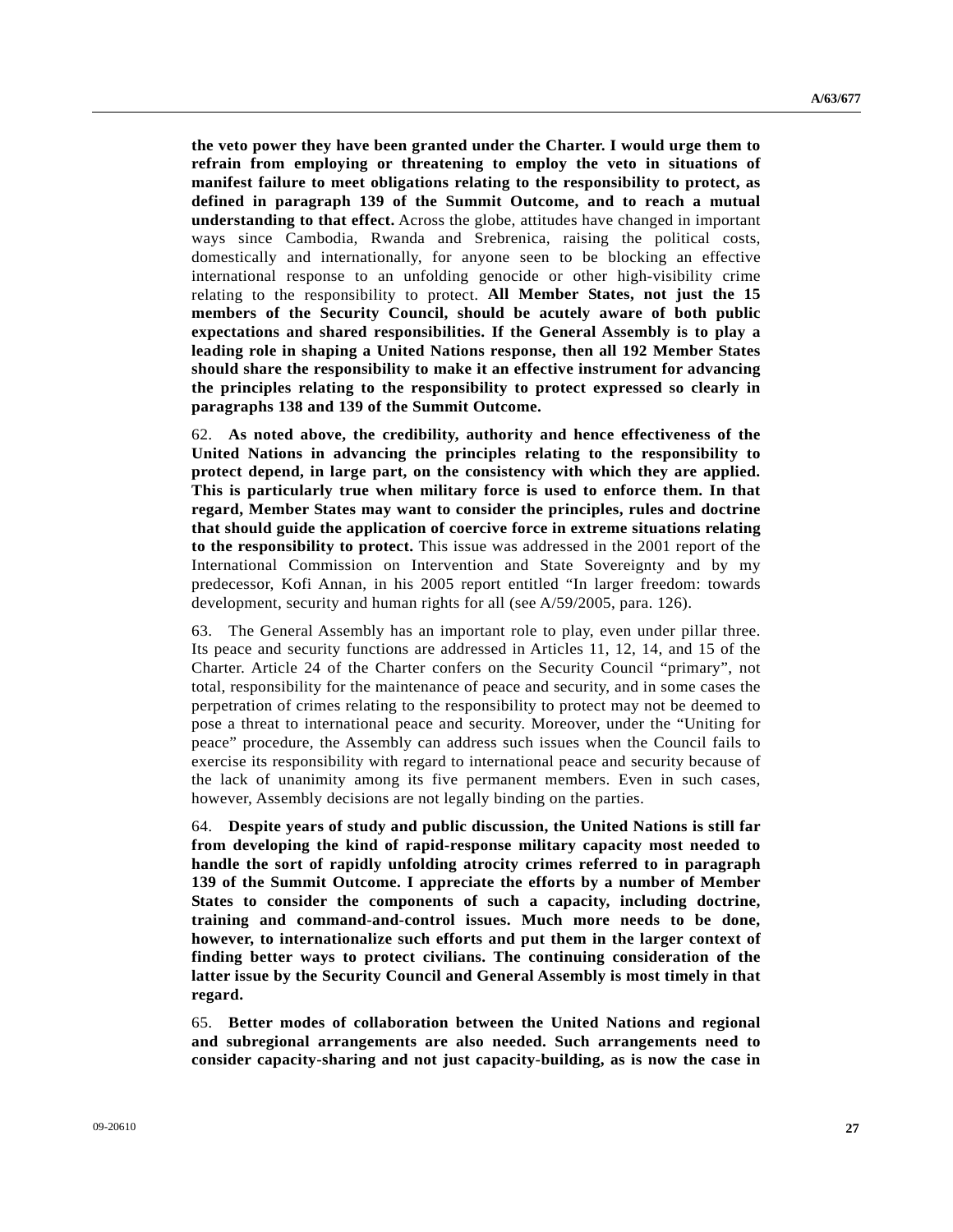**mediation support. The African Union-United Nations 10-year capacitybuilding programme is particularly crucial in that regard. We must redouble our efforts to ensure that it succeeds and that the African Standby Force realizes its full potential. Global-regional collaboration is a key plank of our strategy for operationalizing the responsibility to protect, including for establishing the early warning capability mandated in paragraph 138 of the Summit Outcome, and it deserves our full and unambiguous support.**

66. In sum, as the United Nations community comes to articulate and implement a response strategy consistent with both the call in paragraph 139 of the Summit Outcome for "timely and decisive" action and the provisions of the Charter, including its purposes and principles, this will make it more difficult for States or groups of States to claim that they need to act unilaterally or outside of United Nations channels, rules and procedures to respond to emergencies relating to the responsibility to protect. The more consistently, fairly and reliably such a United Nations-based response system operates, the more confidence there will be in the capacity of the United Nations to provide a credible multilateral alternative. This would also help to deter or dissuade potential perpetrators of such crimes and violations.

# **V. The way forward**

67. The present report most certainly will not be the last word on how to operationalize the responsibility to protect. But it does take the critical first step towards turning the authoritative and enduring words of the 2005 World Summit Outcome into doctrine, policy and, most importantly, deeds. It seeks to shorten the road from promise to practice, fully cognizant of the terrible human costs of delay or retreat. The policy ideas presented above seek to realize the full potential of the responsibility to protect within the principles, purposes and provisions of the Charter of the United Nations and paragraphs 138 and 139 of the Summit Outcome, as agreed unanimously at the level of Heads of State and Government. If implemented by Member States, the provisions contained in those documents will permit a robust realization of aspirations relating to the responsibility to protect, so that enthusiasts need not seek to escape the confines of the agreed rules and principles. **Indeed, it would be counterproductive, and possibly even destructive, to try to revisit the negotiations that led to the provisions of paragraphs 138 and 139 of the Summit Outcome. Those provisions represent a remarkably good outcome, which will well serve the ultimate purpose of the responsibility to protect: to save lives by preventing the most egregious mass violations of human rights, while reinforcing the letter and spirit of the Charter and the abiding principles of responsible sovereignty.** 

68. The present report outlines a broad-based approach to the prevention and protection responsibilities of Member States, the United Nations, regional and subregional organizations and our civil society partners. It underscores the need both for a cross-sectoral approach and for sharing the burden in a common effort to eliminate, once and for all, the mass atrocity crimes of genocide, war crimes, ethnic cleansing and crimes against humanity. It offers no miracle cures but finds reason for hope in the expressed common goal, the solid foundation of the responsibility to protect in existing international law, and encouraging trends over the past decade and a half towards an aggregate reduction in the incidence of these horrific crimes.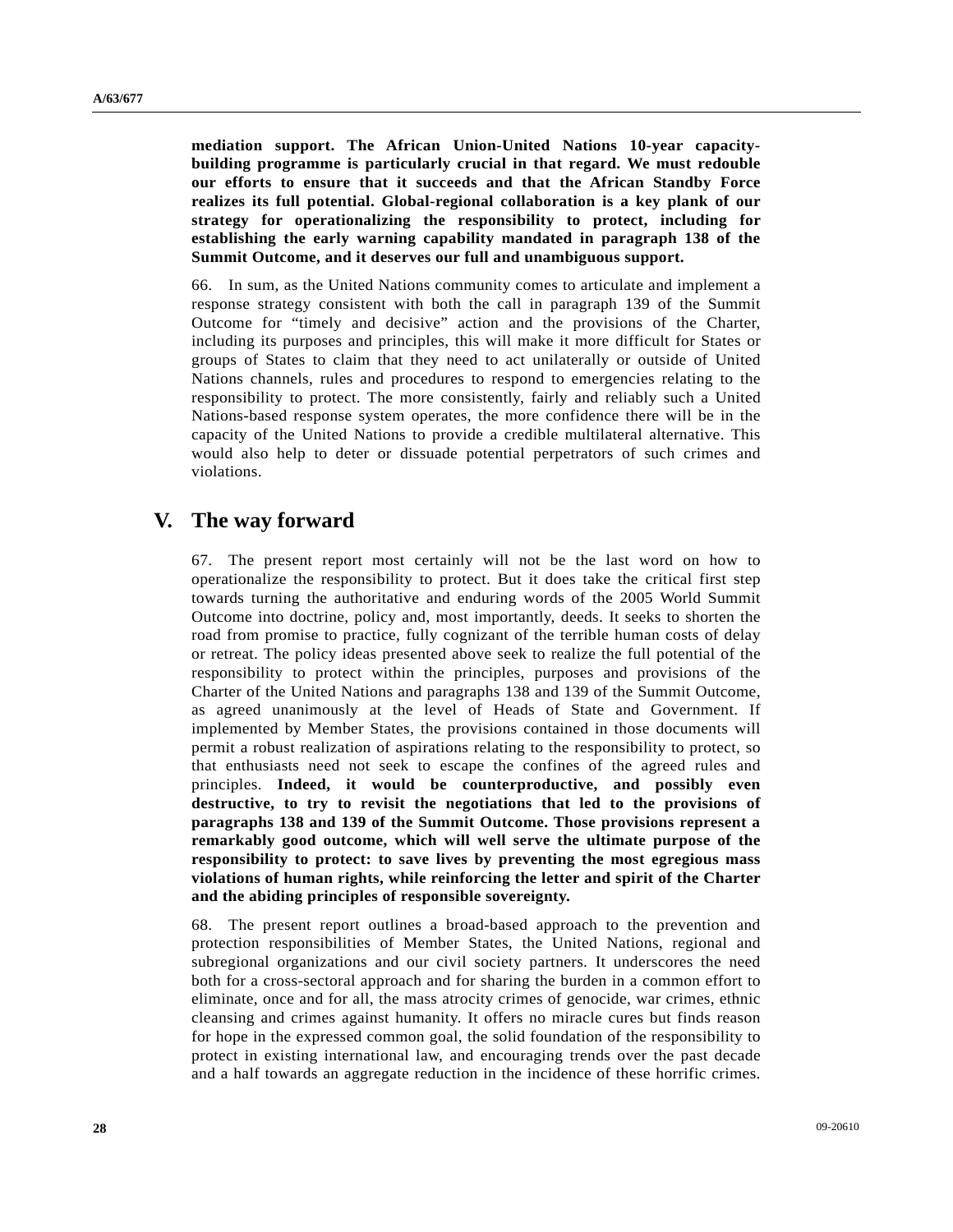Although ultimately it will be the policies and attitudes of States that will determine whether those positive trends can be sustained, they will find in the United Nations a ready partner. The United Nations and its range of agencies, funds and programmes have in place critical resources, activities and field operations that are already making important contributions to the elimination of these man-made scourges. They could do that much more effectively if goals relating to the responsibility to protect, including the protection of refugees and the internally displaced, were mainstreamed among their priorities, whether in the areas of human rights, humanitarian affairs, peacekeeping, peacebuilding, political affairs or development. Each of these areas of United Nations activity have much to bring to the common effort. The emphasis of the present report is therefore on forging a common strategy rather than on proposing costly new programmes or radically new approaches.

69. To assemble the pieces of this common strategy, however, will require determined and far-sighted leadership, as well as a renewed political commitment. I have long been committed to this goal and will continue to be among its strongest advocates within the Secretariat, with Member States and in public forums. Eliminating mass atrocity crimes will continue to be one of the cardinal objectives of my tenure as Secretary-General. Member States, speaking at the highest level at the 2005 World Summit, have pledged to do their part. This universal commitment has been reaffirmed by the General Assembly and the Security Council. **It is now up to the Assembly, as the world's premier inclusive political forum, to begin the political process of considering the overall strategy outlined in the present report and then, subsequently, of reviewing the modest proposals that I will submit later in 2009 for strengthening the United Nations early warning capacity, as mandated in paragraph 138 of the Summit Outcome, by bolstering the Office of the Special Adviser on the Prevention of Genocide.** 

70. It will also be essential to reaffirm the complementary and mutually reinforcing roles of the General Assembly and the Security Council in carrying forward this urgent mandate. Clearly, they have critical responsibilities in that regard, under Chapters IV to VIII of the Charter. Other intergovernmental bodies, such as the Human Rights Council, the Peacebuilding Commission and the Economic and Social Council, can also play important parts in implementing the tasks set out in paragraphs 138 and 139 of the Summit Outcome. In each case, the roles of, and relationships among, the intergovernmental bodies should be guided by the principles, purposes and provisions of the Charter.

71. **I would urge the General Assembly to take the first step by considering carefully the strategy for implementing the responsibility to protect described in the present report.** To that end, I have asked my Special Adviser on these matters, Edward Luck, in close partnership with the Special Adviser on the Prevention of Genocide, Francis Deng, to continue their consultations with Member States and the President of the General Assembly on how best to proceed. I will be actively engaged in that process as well. One possibility would be for the Assembly to debate these proposals at some point in early 2009. **Given that the assembled Heads of State and Government unanimously affirmed the responsibility to protect in 2005, the General Assembly should, in my view, look forward to ways in which the United Nations can best help to ensure the fulfilment of the commitments made. In addition to affirming that decision, the Assembly may wish to:**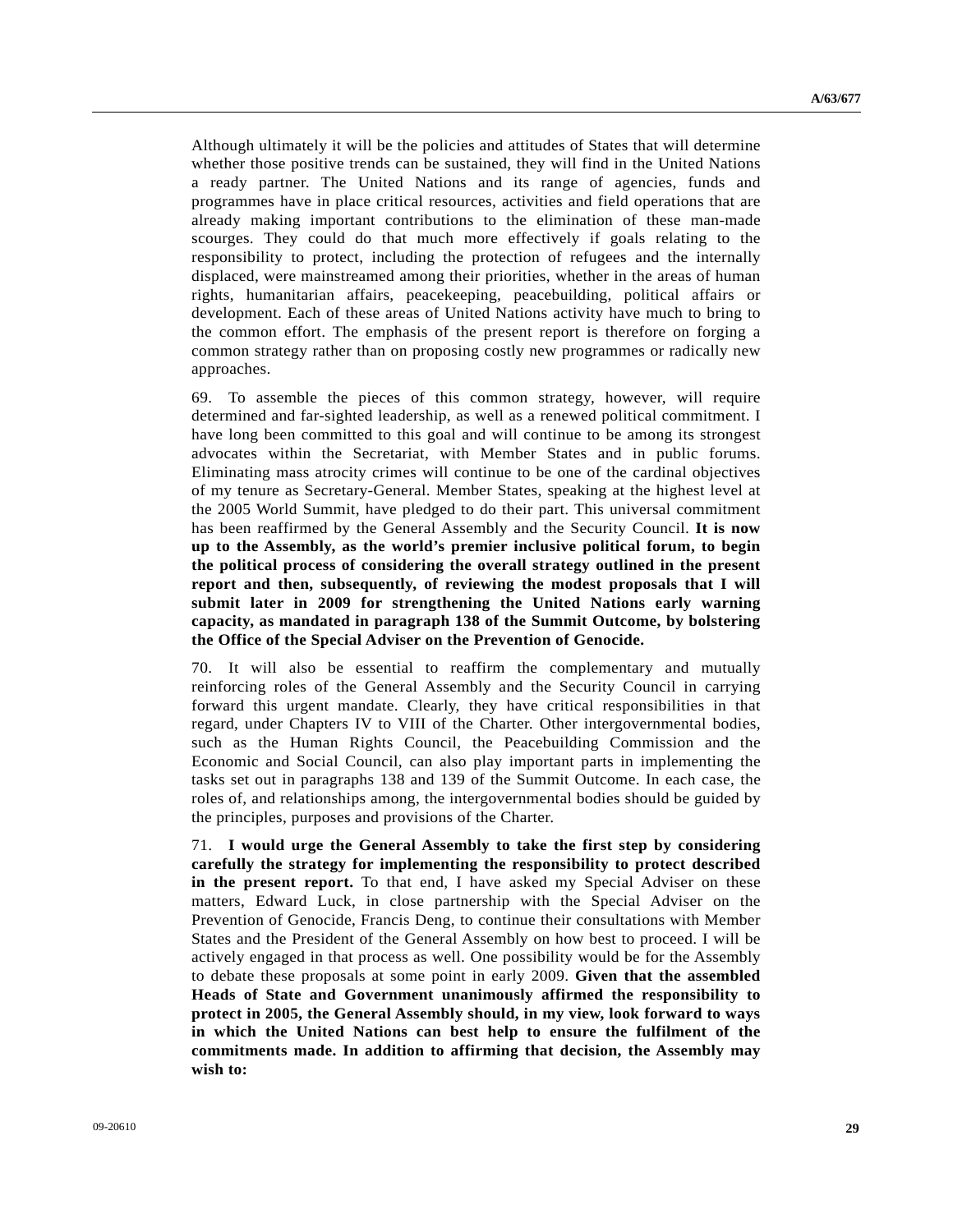(a) **Welcome or take note of the present report;**

 (b) **Define its "continuing consideration" role as mandated in paragraph 139 of the 2005 World Summit Outcome;** 

 (c) **Address ways to define and develop the partnerships between States and the international community, under pillar two, "International assistance and capacity-building", of the strategy outlined in the present report;**

 (d) **Consider whether and, if so, how to conduct a periodic review of what Member States have done to implement the responsibility to protect;**

 (e) **Determine how best to exercise its oversight of the Secretariat's efforts to implement the responsibility to protect.**

**On the latter point, the Assembly's oversight of the implementation of the agreed strategy could be organized in different ways, depending on the preferences of Member States. The Secretary-General, for example, could submit an annual or biennial report for the next several years on implementation steps relating to the responsibility to protect, given the issue's wide programmatic and normative dimensions.** 

72. I look forward to a constructive and interactive dialogue with Member States on my proposals, since the responsibility to protect — and now to deliver — is an idea whose time has come. The alacrity with which public and civil society groups in every part of the world have embraced the responsibility to protect confirms this. In 2005, our leaders charged us with a critical and straightforward task: to make their words come to life and to make the aspirations of people everywhere for a safer, more secure world for "We the peoples" a reality. This is a quest that should unite us, not divide us, for there should be no dissent about the ultimate objectives. I look forward to working with the Member States on this common effort.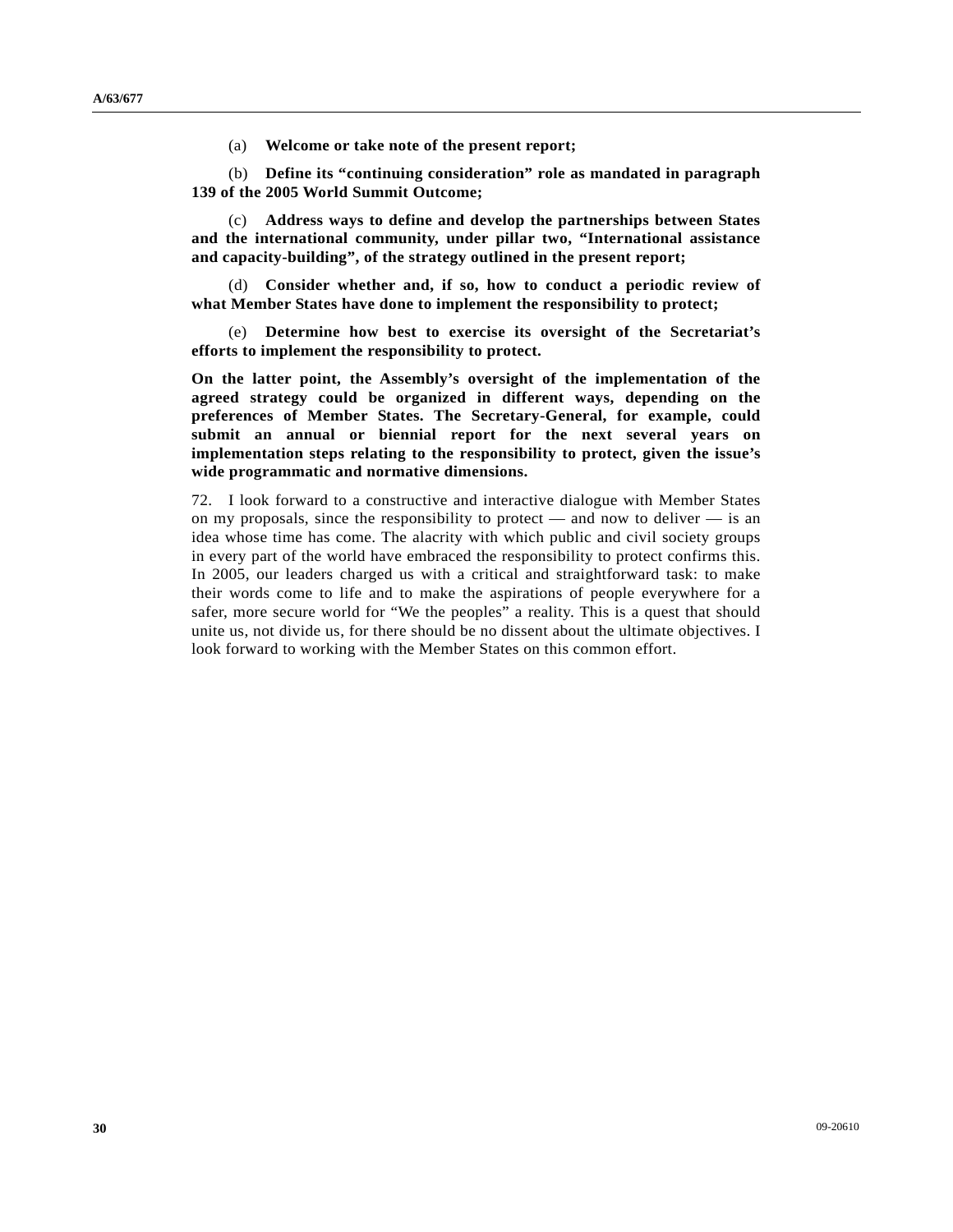## **Annex**

### **Early warning and assessment**

1. Given their magnitude and severity, the preparations for and the incitement and perpetration of crimes and violations relating to the responsibility to protect can best be understood and identified through a range of perspectives. A human rights and humanitarian perspective is essential, of course, but political, security, economic, social and development perspectives are also required for understanding both the pattern of events that could lead to such massive affronts to human dignity and how to forestall them. In that regard, the perspective of the responsibility to protect can also provide an integrated framework for relating the various components of a broad-based United Nations response to such unfolding situations and for gauging their likely course. This would entail utilizing the information gathered and insights gained by existing United Nations entities, not relabeling or duplicating ongoing activities and programmes. In short, the principles relating to the responsibility to protect need to be integrated and mainstreamed in the ongoing work of the Organization. For the responsibility to protect, as well as for the rest of the work of the Organization, teamwork and collaboration must become standard operating procedure, not aspirational goals.

2. Information itself is rarely the missing ingredient. In both Rwanda and Srebrenica, the United Nations had peacekeeping forces and other personnel on the ground, as has been the case in several other places where egregious crimes relating to the responsibility to protect have occurred. Over time, the world body has become an increasingly field-based organization, with a growing array of human rights, humanitarian, development, political, peacekeeping and peacebuilding personnel working with local staff, regional and subregional partners and civil society groups in fragile or war-torn countries. In considering policy options in such varied and sensitive situations, local knowledge and perspectives can be a great asset. United Nations decision-making should be enriched by the input of regional and subregional organizations, whenever possible. The two-way flow of information, ideas and insights between the United Nations and its regional and subregional partners needs to be regularized and facilitated on matters relating to the responsibility to protect, especially with regard to early warning and timely and decisive response.

3. Independent sources of information are plentiful. They include both indigenous and transnational civil society groups, although the former tend to receive too little attention from global decision makers. Among local groups capable of providing timely and sensitive information on evolving conflict situations are grass-roots women's organizations. At the global level, a number of human rights and humanitarian monitoring groups have well developed networks, methodologies and reporting channels. Often they have been the first to sound the alarm in the early stages of atrocity crimes. Such independent reports, whether from local or transnational sources, can help point the way to situations where more United Nations attention is needed or else corroborate or supplement information received through official channels. The United Nations prefers, however, not to act solely on the basis of information received from such independent sources. For sound decision-making, the quality and reliability of the information can matter more than the quantity.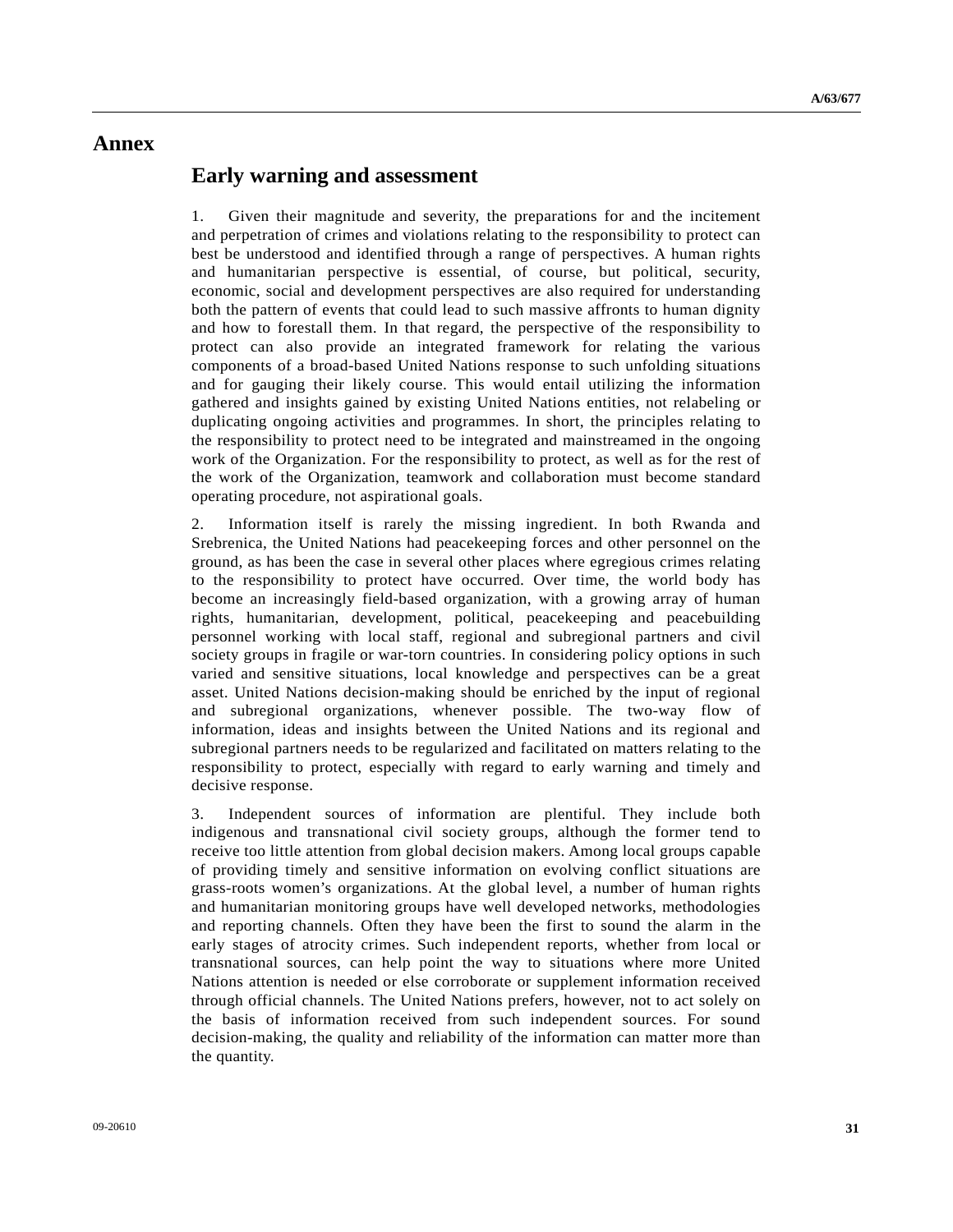4. To meet the challenge of the responsibility to protect, including the call in paragraph 138 of the 2005 World Summit Outcome for an early warning capability, the United Nations does not need to create new networks that could duplicate existing arrangements for monitoring or information-gathering on the ground. By and large, the diverse channels of information of the United Nations have improved substantially in recent years. Rather than create redundant channels devoted solely to crimes and violations relating to the responsibility to protect, I would therefore ask the relevant line departments, programmes, agencies and inter-agency networks to incorporate considerations and perspectives relating to the responsibility to protect into their ongoing activities and reporting procedures to the extent that their mandates permit. This would have two major benefits. First, adding the perspective of the responsibility to protect to existing perspectives would help the United Nations to anticipate situations likely to involve the perpetration of such crimes and violations by enhancing its ability to identify precursors, recognize patterns, and share, assess and act on relevant information. The wrong questions produce the wrong answers. Second, such a unifying perspective would facilitate system-wide coherence by encouraging more regular dialogue, information-sharing and common analysis among disparate programmes and agencies.

5. An improved information flow alone cannot provide assurance of sound decision-making, much less of the political will for timely and decisive action to implement the decisions taken, as pledged in paragraph 139 of the Summit Outcome. Information is a necessary but hardly sufficient condition for an effective collective response. How the available information is assessed matters a great deal in situations relating to the responsibility to protect, given the patterns of behaviour, action and intent involved in the four specified crimes and violations. Similarly, because the United Nations response could involve a mix of policy tools under Chapters VI, VII and/or VIII of the Charter, and because that mix should be reviewed and adjusted as events evolve on the ground, the decision-making process should be relatively broad-based, inclusive and flexible at both the Secretariat and intergovernmental levels. To ensure system-wide coherence in policymaking within the Secretariat, as well as an early and flexible response tailored to the needs of each situation, an inter-agency and interdepartmental mechanism will be utilized to consider policy options to be presented to me and, through me, to relevant intergovernmental bodies.

6. In the interests of both efficiency and effectiveness, it should be noted that the Special Adviser on the Prevention of Genocide and the Special Adviser to the Secretary-General, whose work includes the responsibility to protect, have distinct but closely related mandates. In 2004, in a letter to the President of the Security Council, then Secretary-General Kofi Annan listed the responsibilities of the Special Adviser on the Prevention of Genocide as follows (see S/2004/567, annex):

 (a) To collect existing information, in particular from within the United Nations system, on massive and serious violations of human rights and international humanitarian law of ethnic and racial origin that, if not prevented or halted, might lead to genocide;

 (b) To act as a mechanism of early warning to the Secretary-General, and through him to the Security Council, by bringing to their attention situations that could potentially result in genocide;